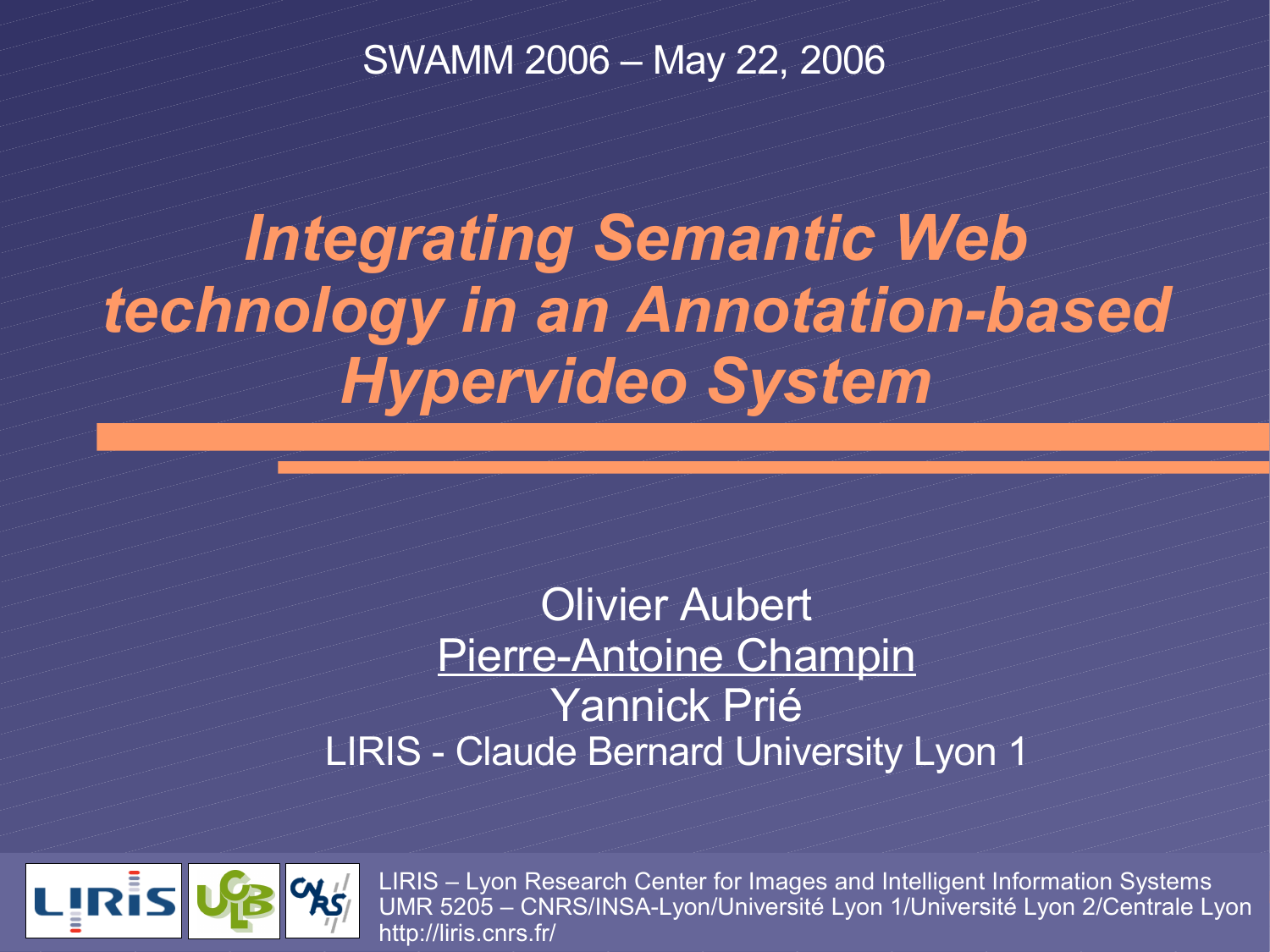# *Structure of the talk*

- **What is Advene** 
	- the Advene model
	- the Advene tool
- **Putting OWL in Advene** 
	- OWL views
	- **OWL** queries
- Using inference in Hypervideos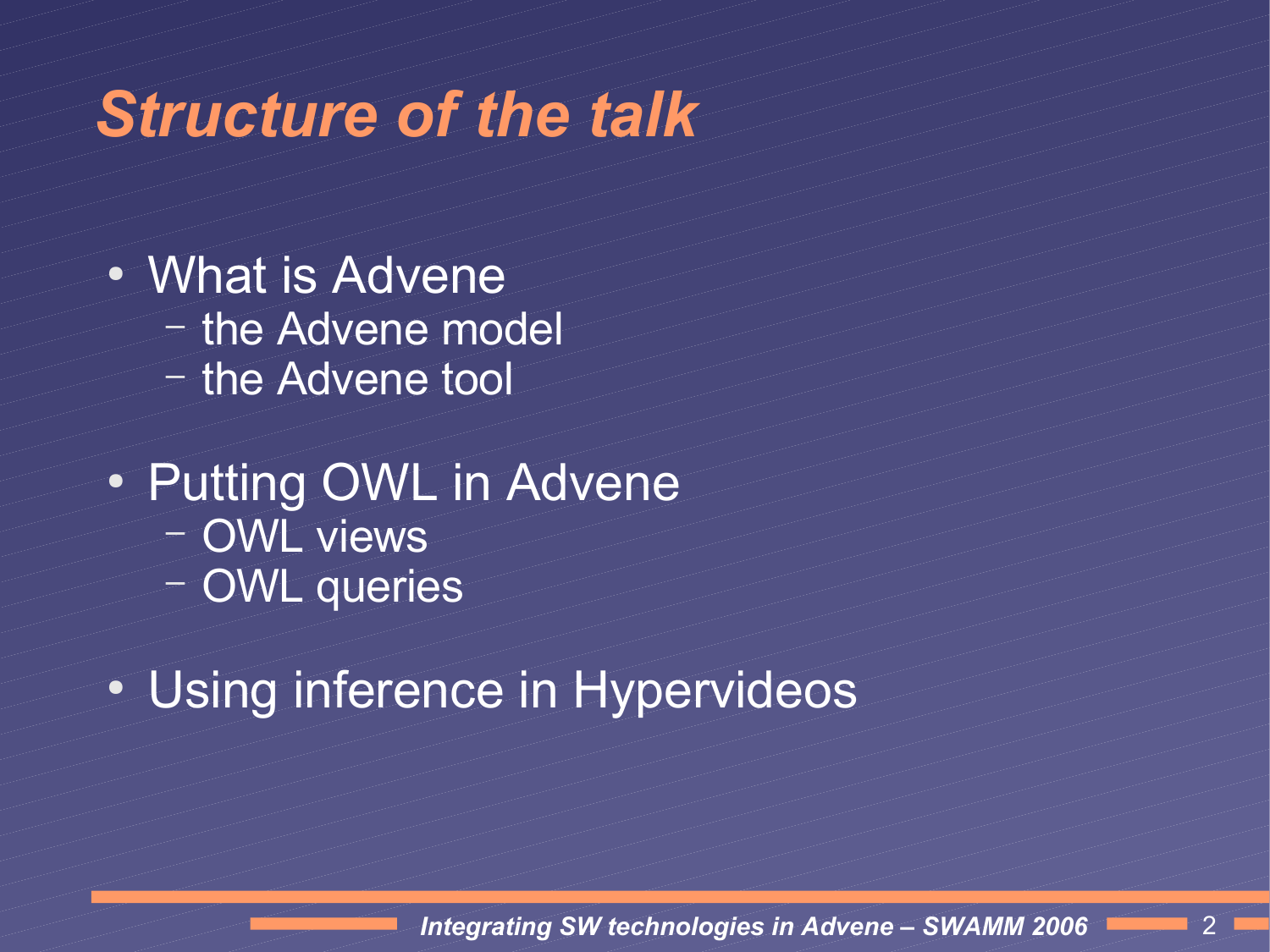#### *What is Advene*

- Annotation-based model and authoring tool for Hypervideos
- Given a video augmented with an annotation structure,

#### a Hypervideo is a view that

- uses information from both the video and the annotation structure, and
- gives access to the temporality of the video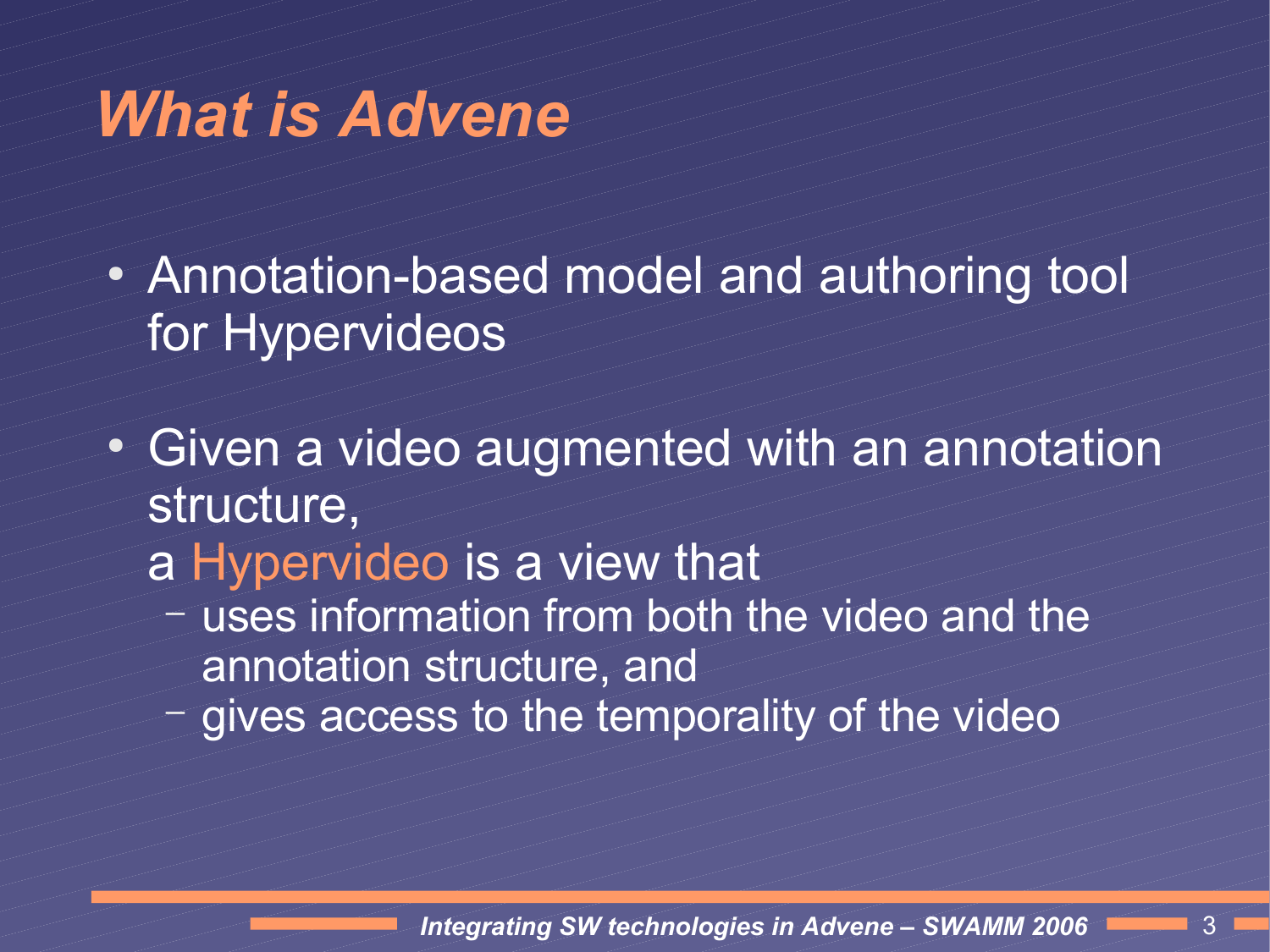## *The Advene annotation model (1)*

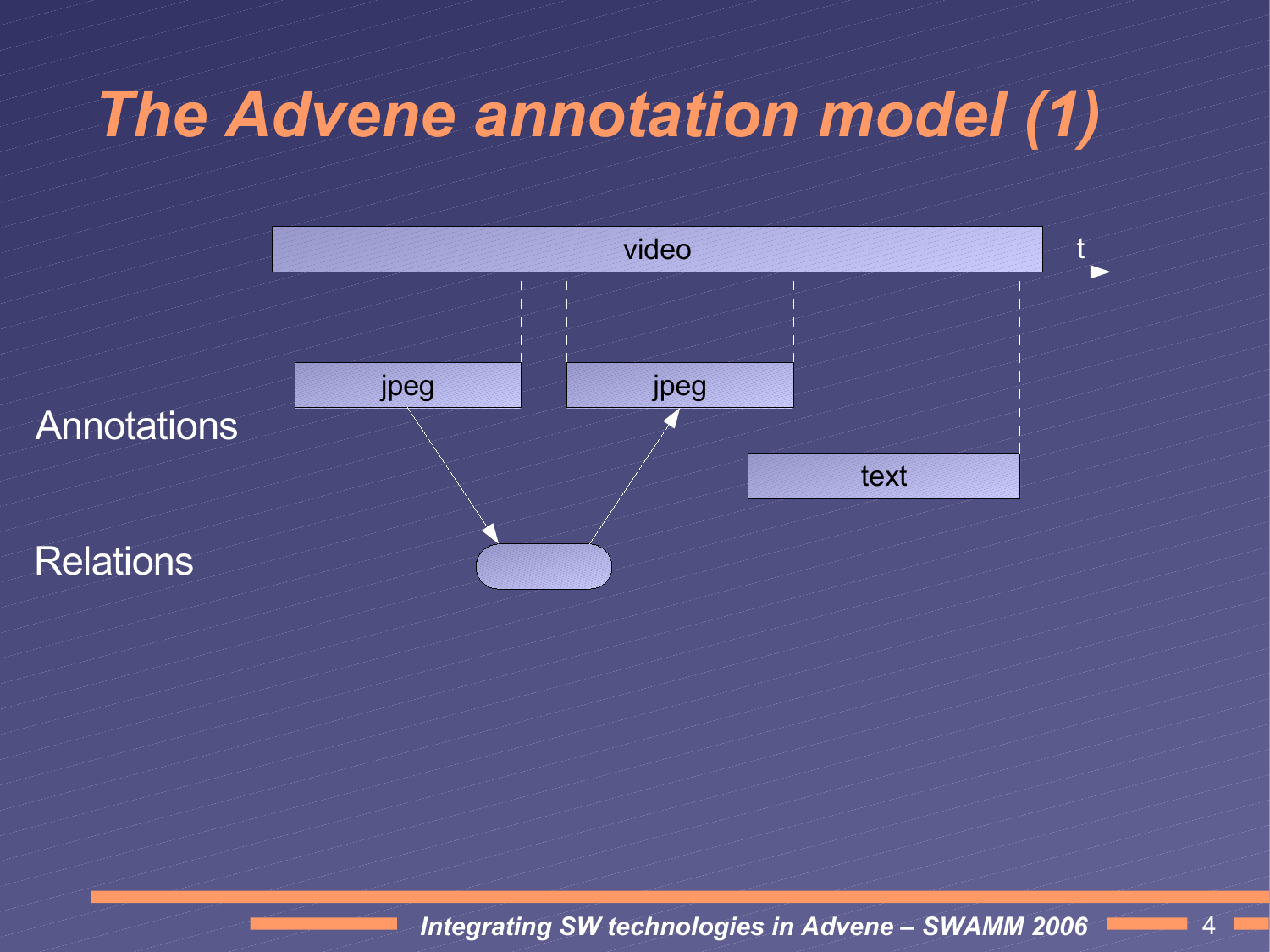# *The Advene annotation model (1)*

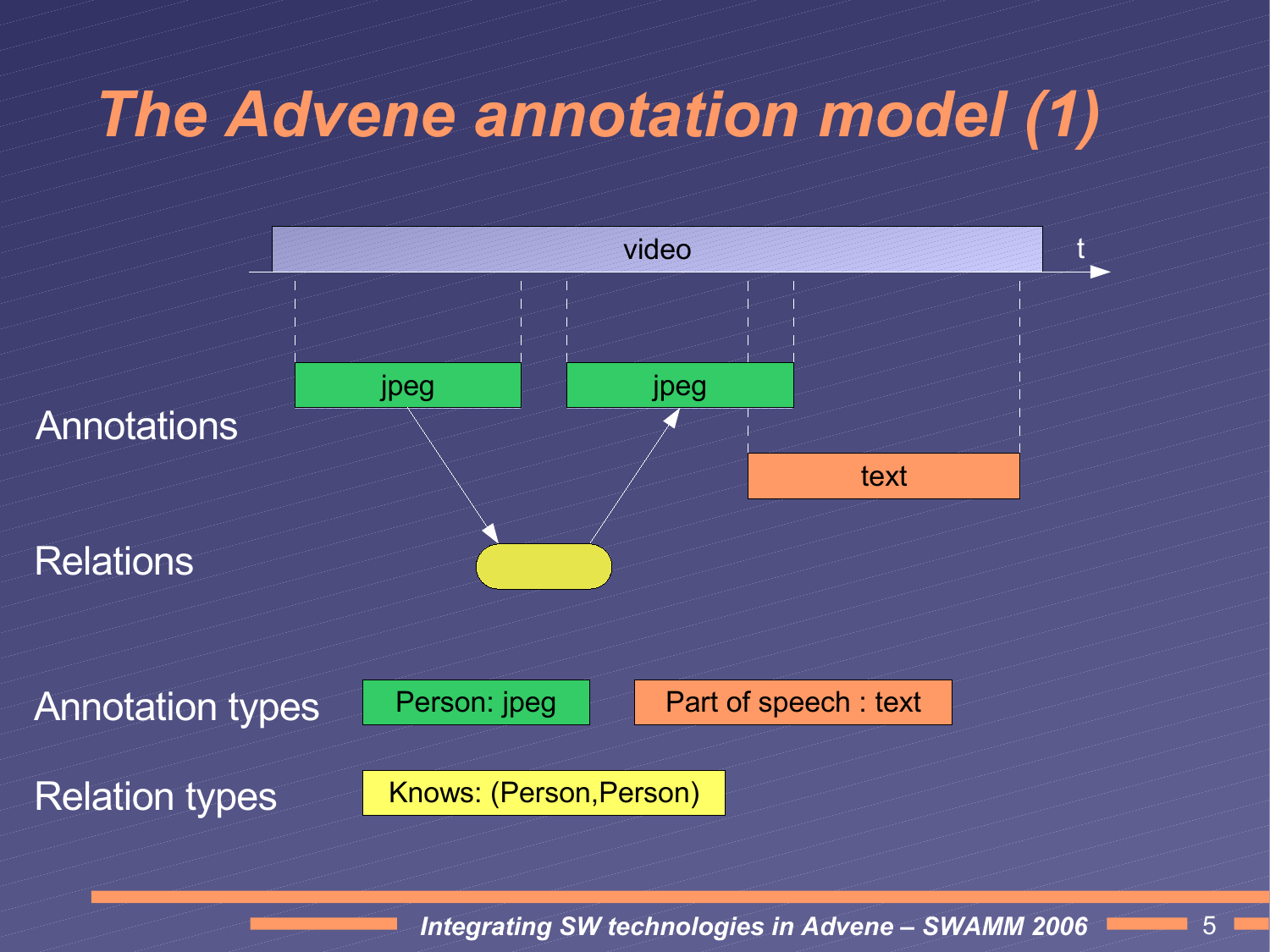# *The Advene annotation model (1)*

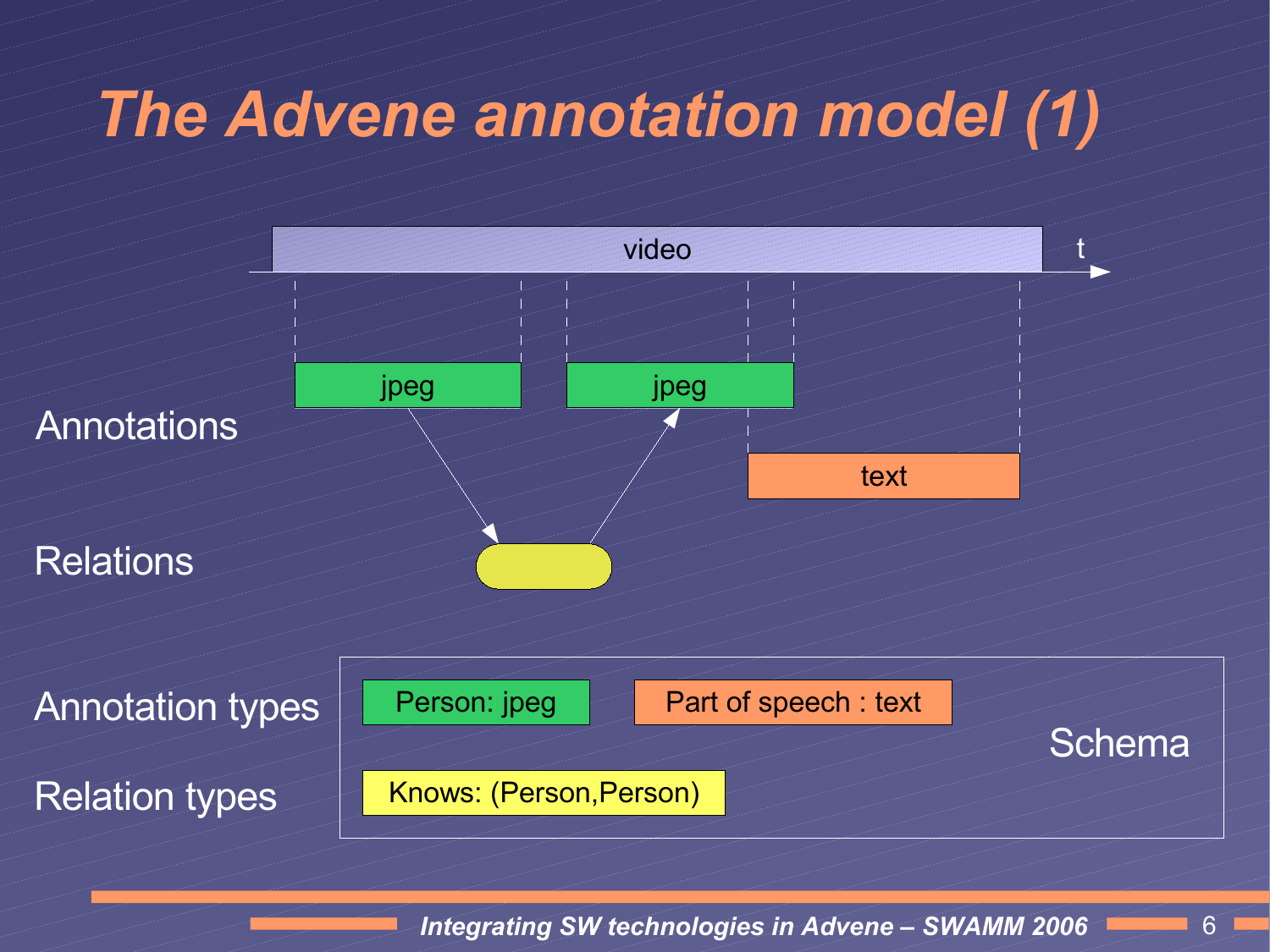## *The Advene annotation model (2)*

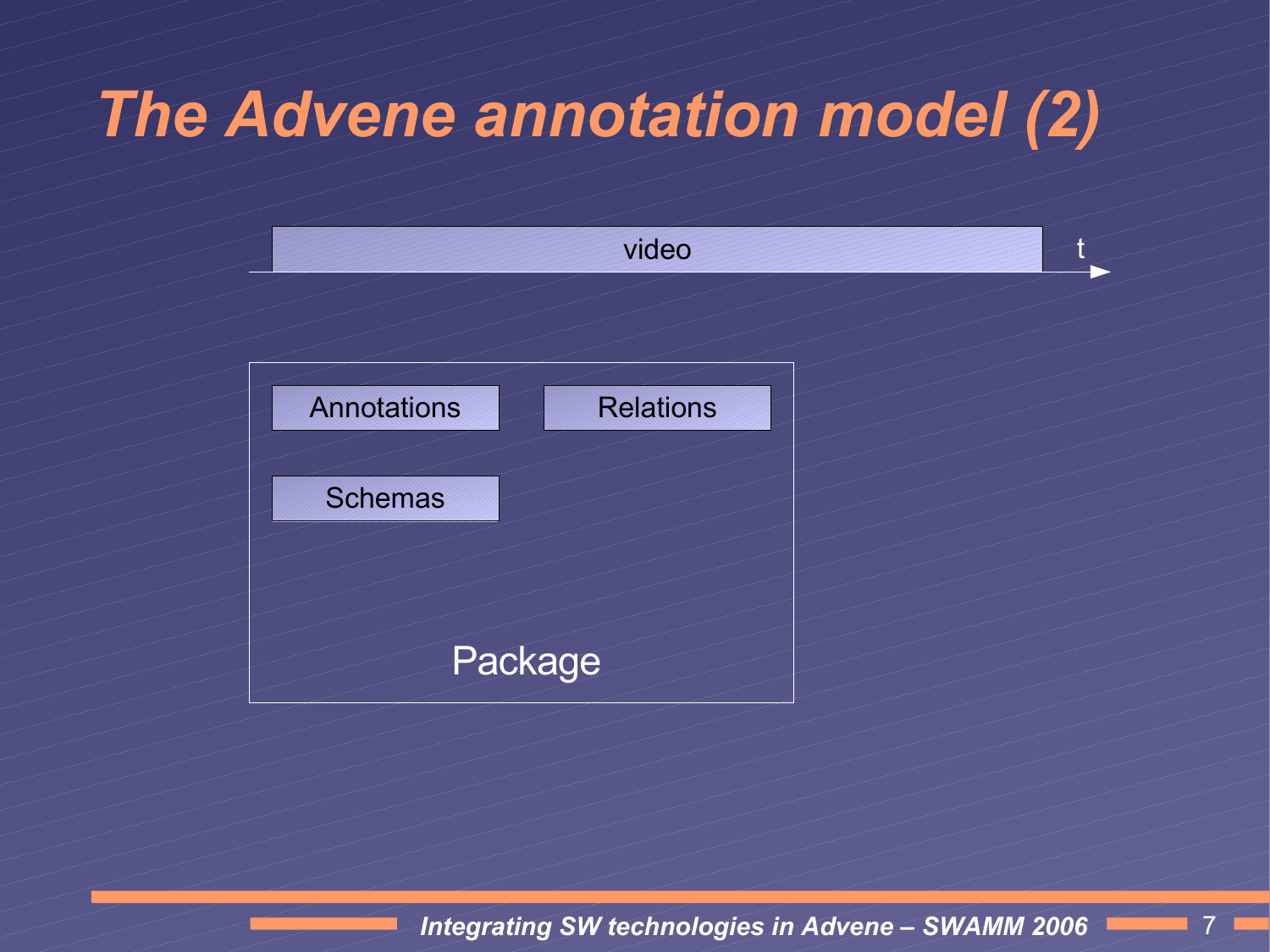## *The Advene annotation model (2)*



Queries select a subset of the elements of the package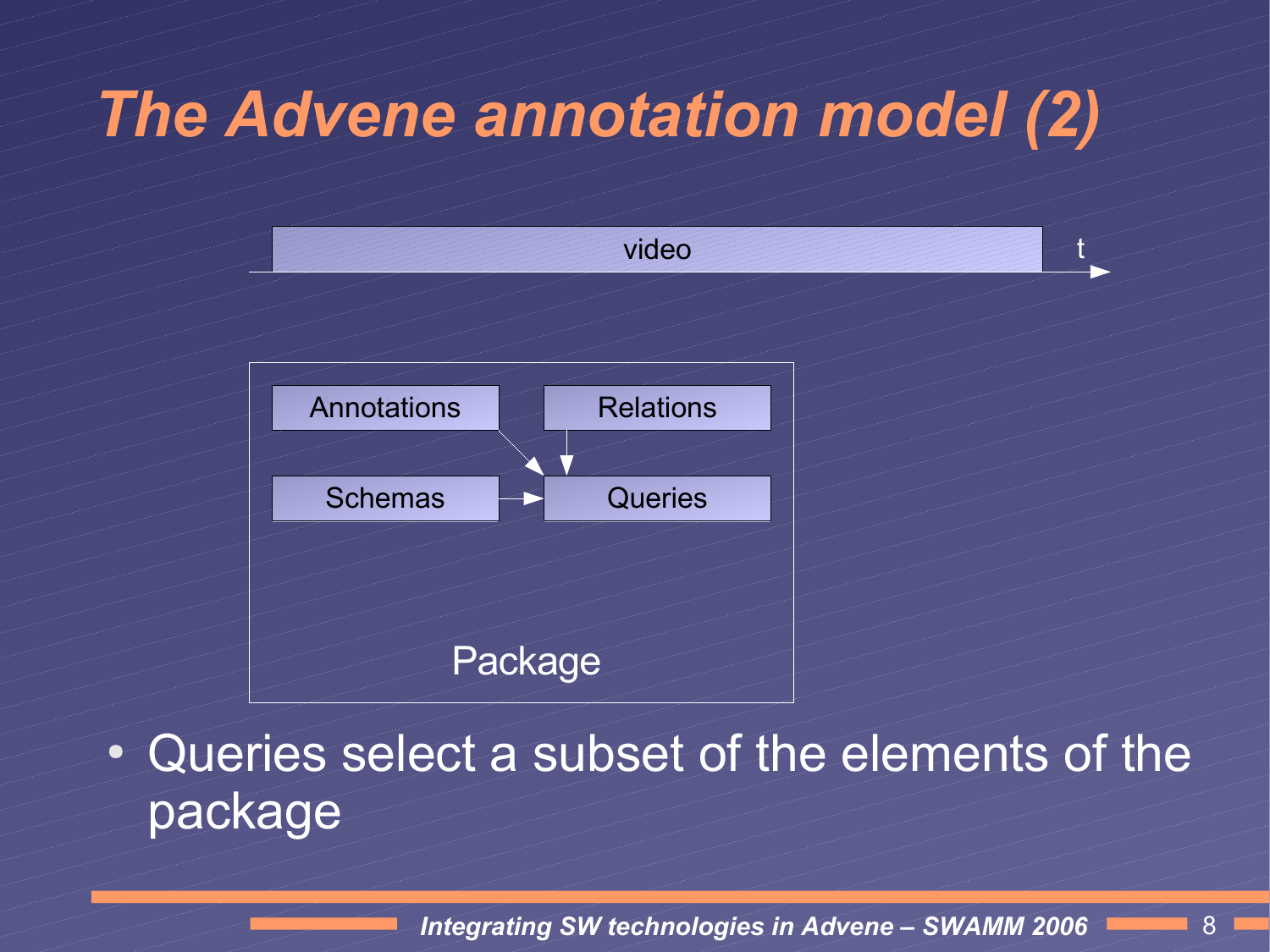## *The Advene annotation model (2)*



#### Views render the result of queries with information from the video into hypervideos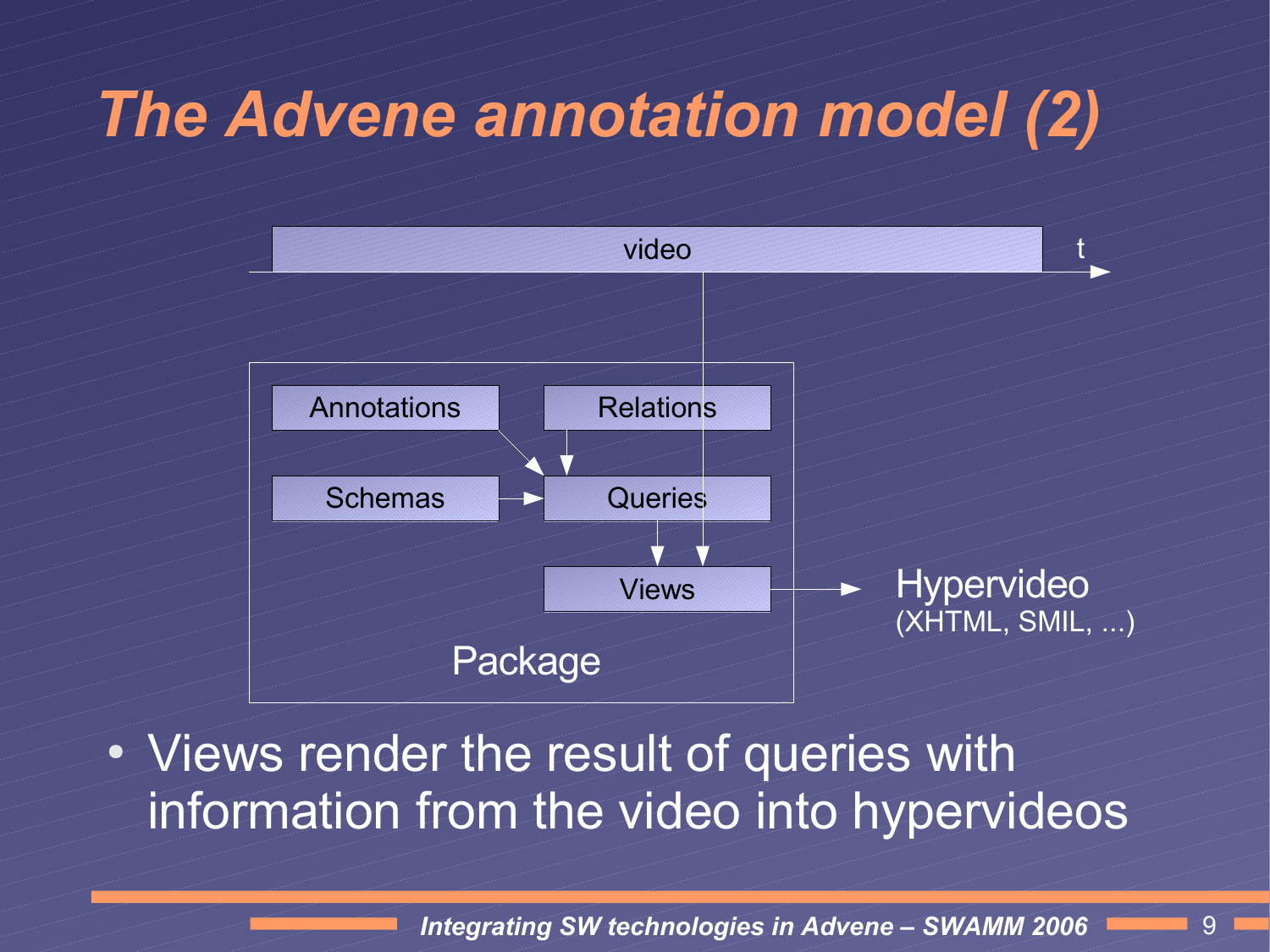#### *The Advene tool*

- Open-source prototype: http://liris.cnrs.fr/advene
- **Reuse of existing components** (VLC, Template Attribute Language, HTTP...)
- Test-bed for experimentation on video and hypervideo uses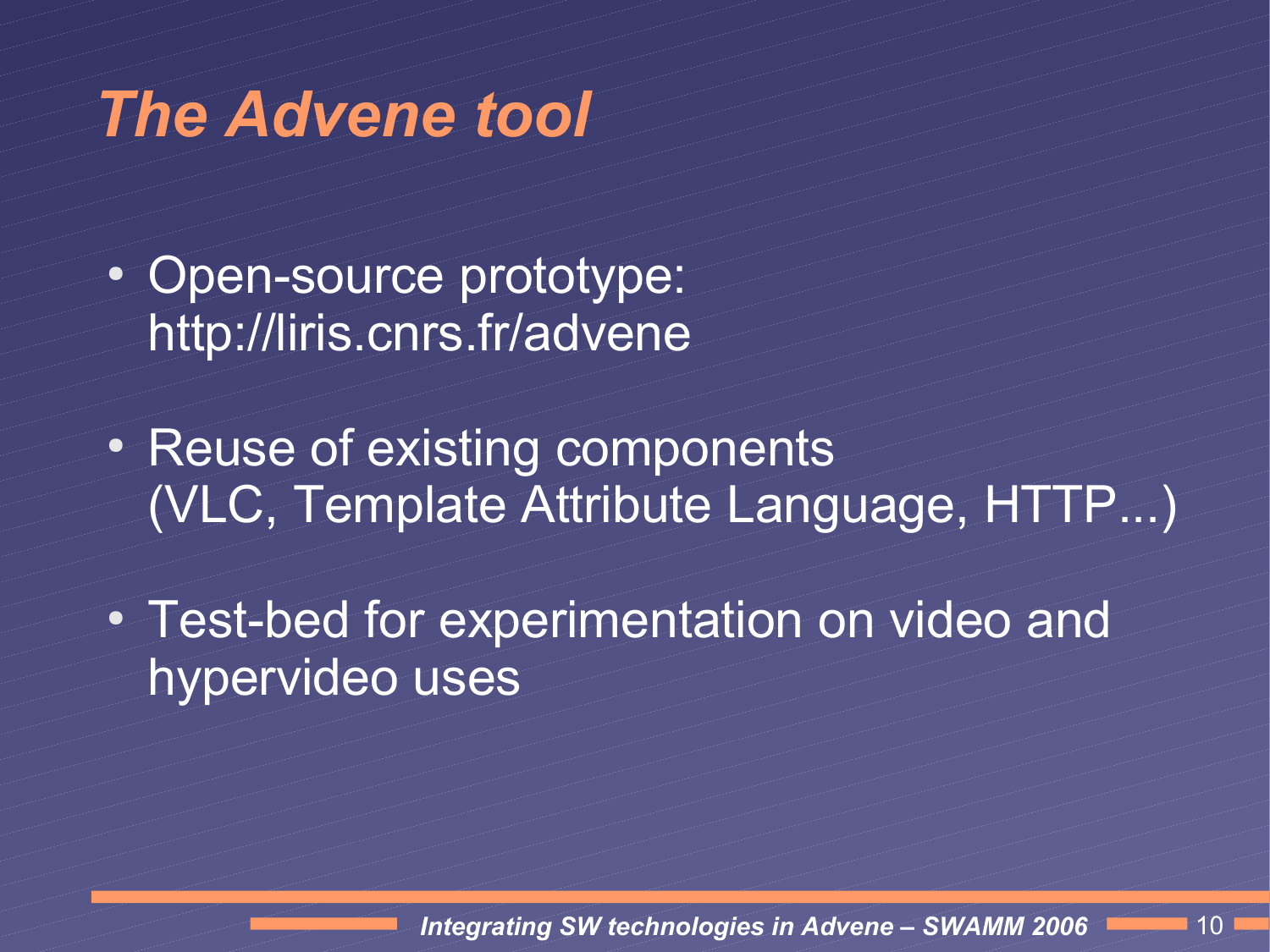#### *The Advene tool – structure*

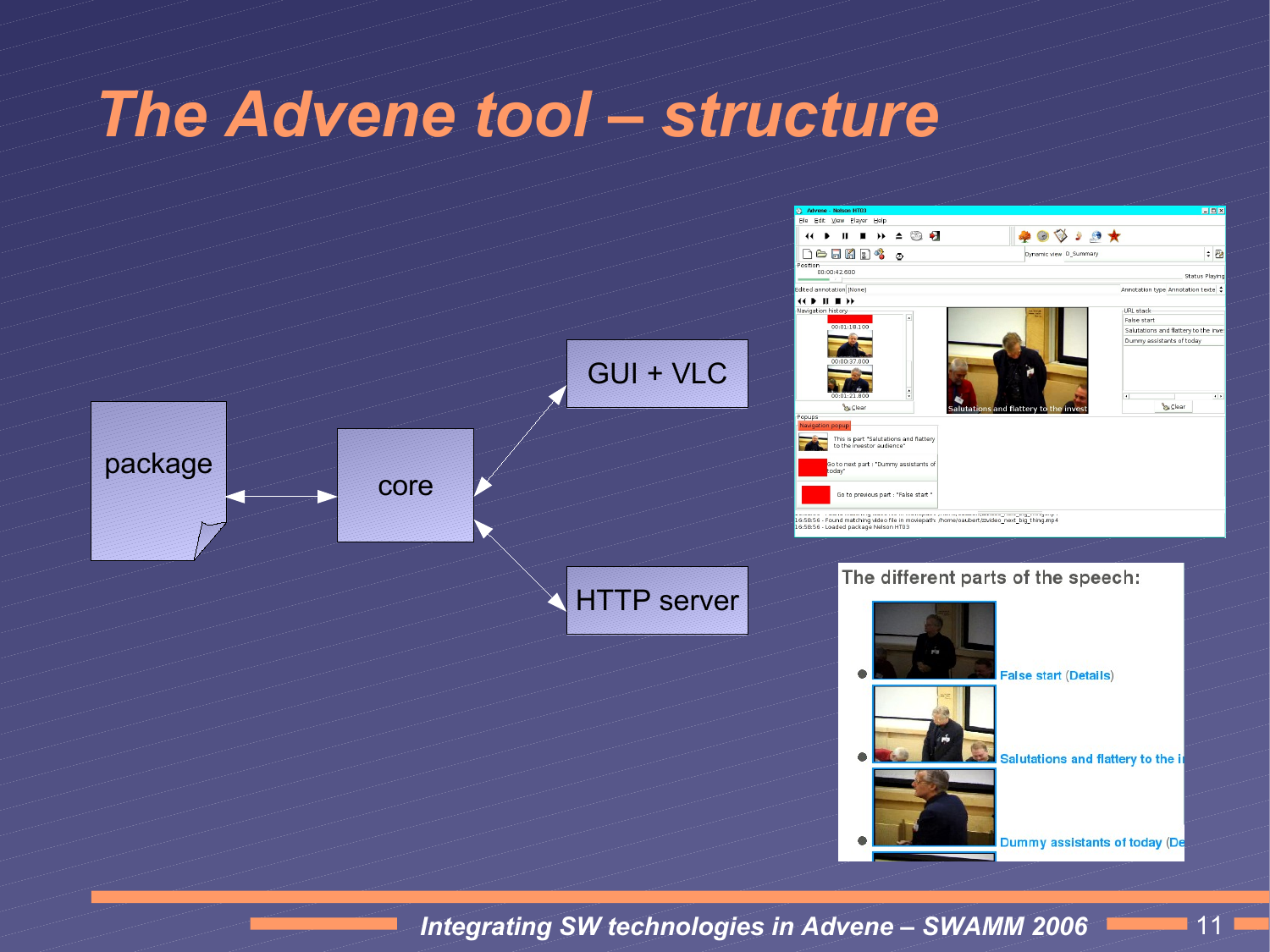# *Structure of the talk*

- What is Advene
	- the Advene model
	- the Advene tool
- **Putting OWL in Advene** 
	- OWL views
	- **OWL** queries
- Using inference in Hypervideos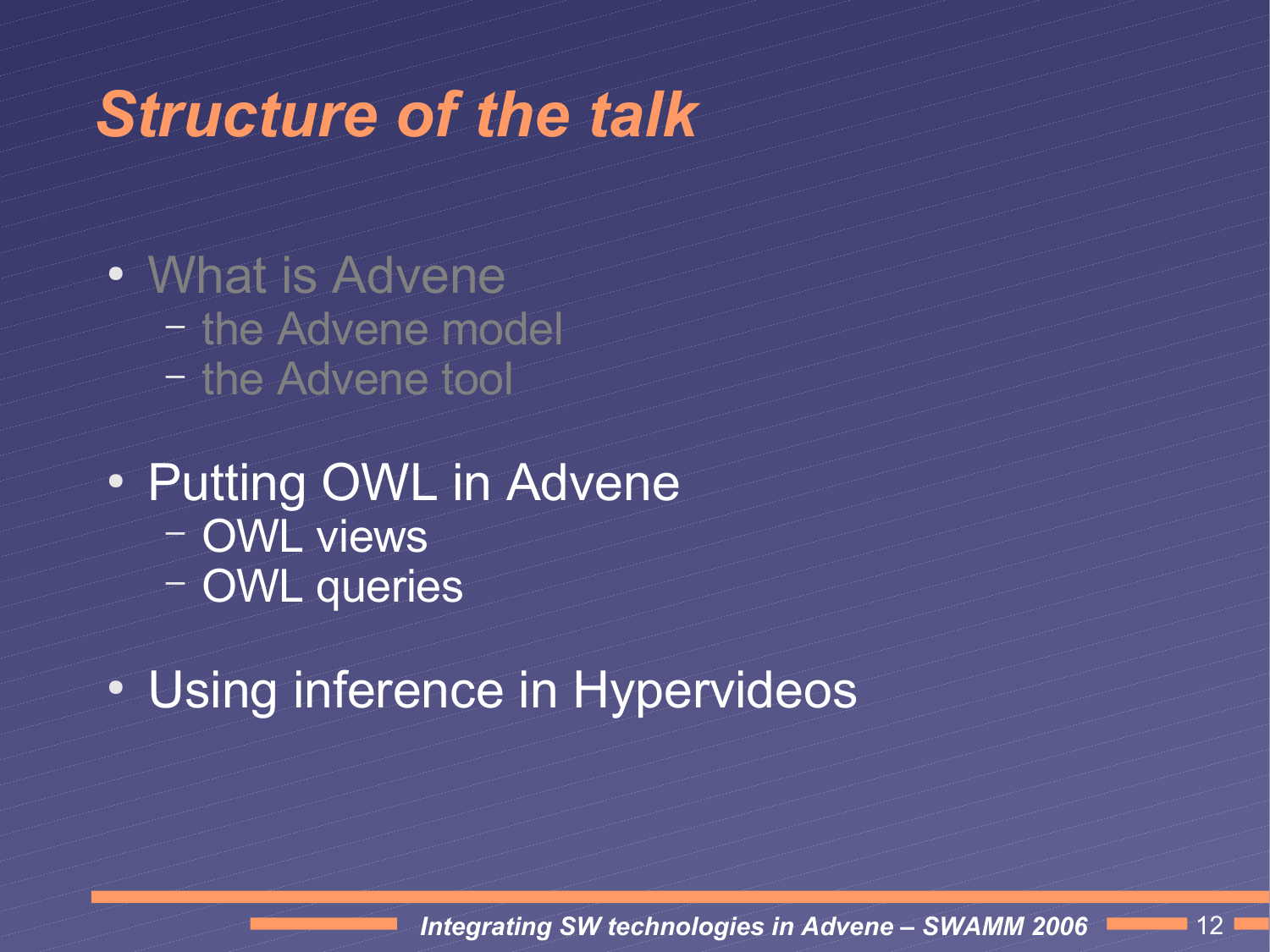#### *OWL in Advene – Goal*

- **Benefit from OWL inferences in Advene** 
	- expose Advene structure in OWL  $\rightarrow$  OWL views
	- reason with the resulting OWL description  $\rightarrow$  OWL queries
	- use the result of the reasoning in Advene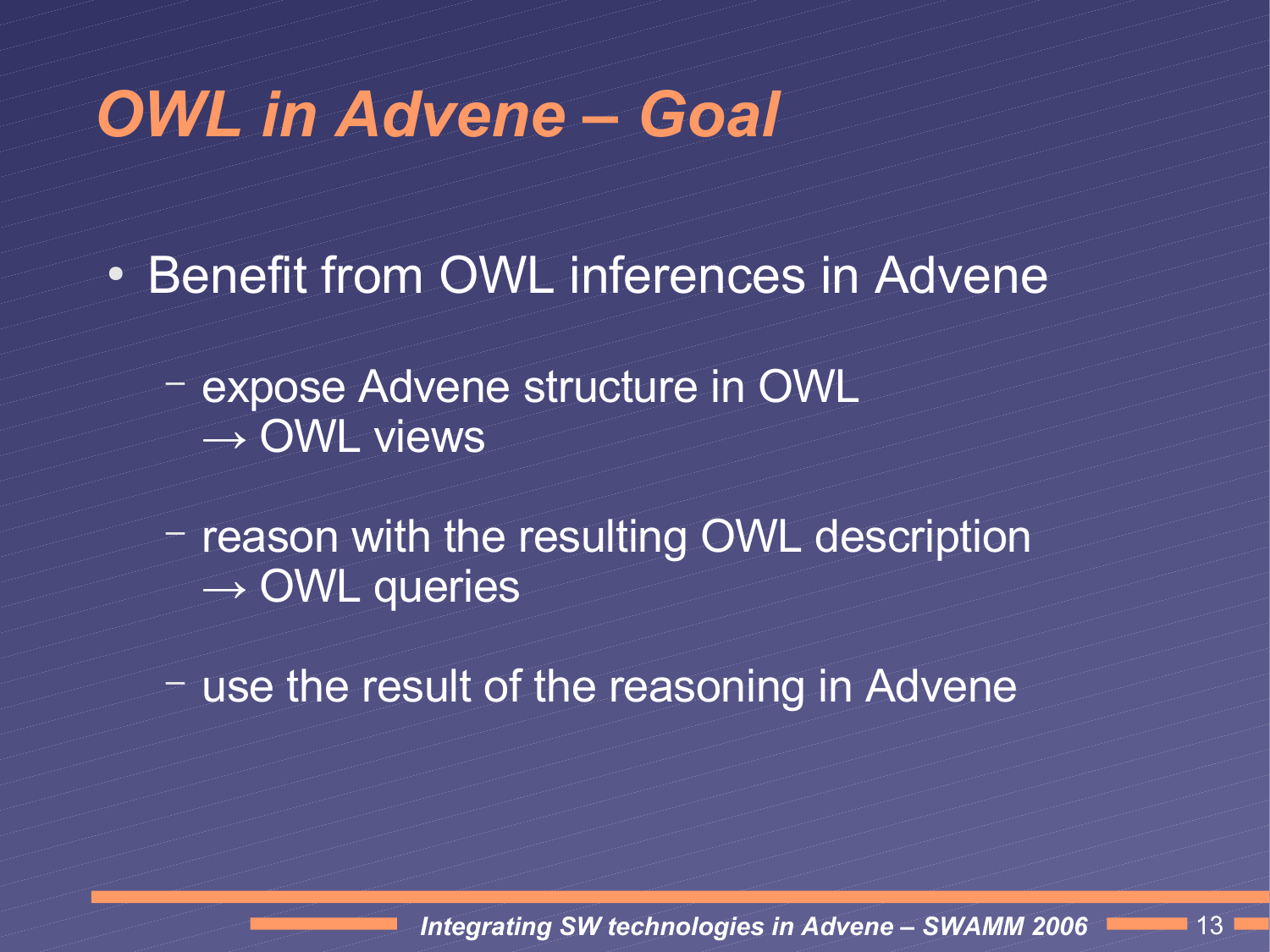

Advene structures can be straightforwardly translated into OWL by a generic view, according to an OWL ontology of the Advene annotation model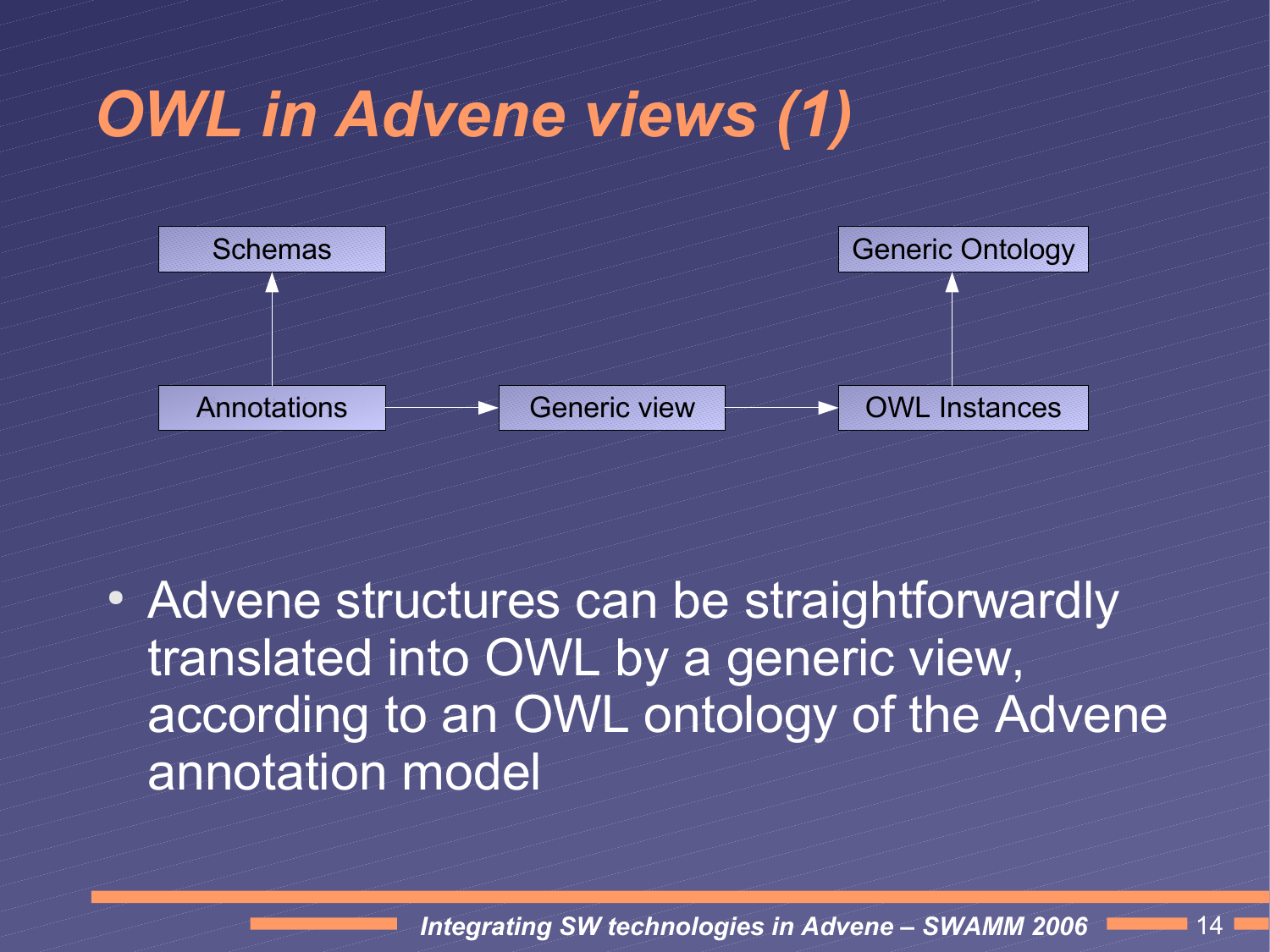

- Ad-hoc translations may be preferred for some schemas
	- more adapted representation of instances
	- more structure and integrity constraints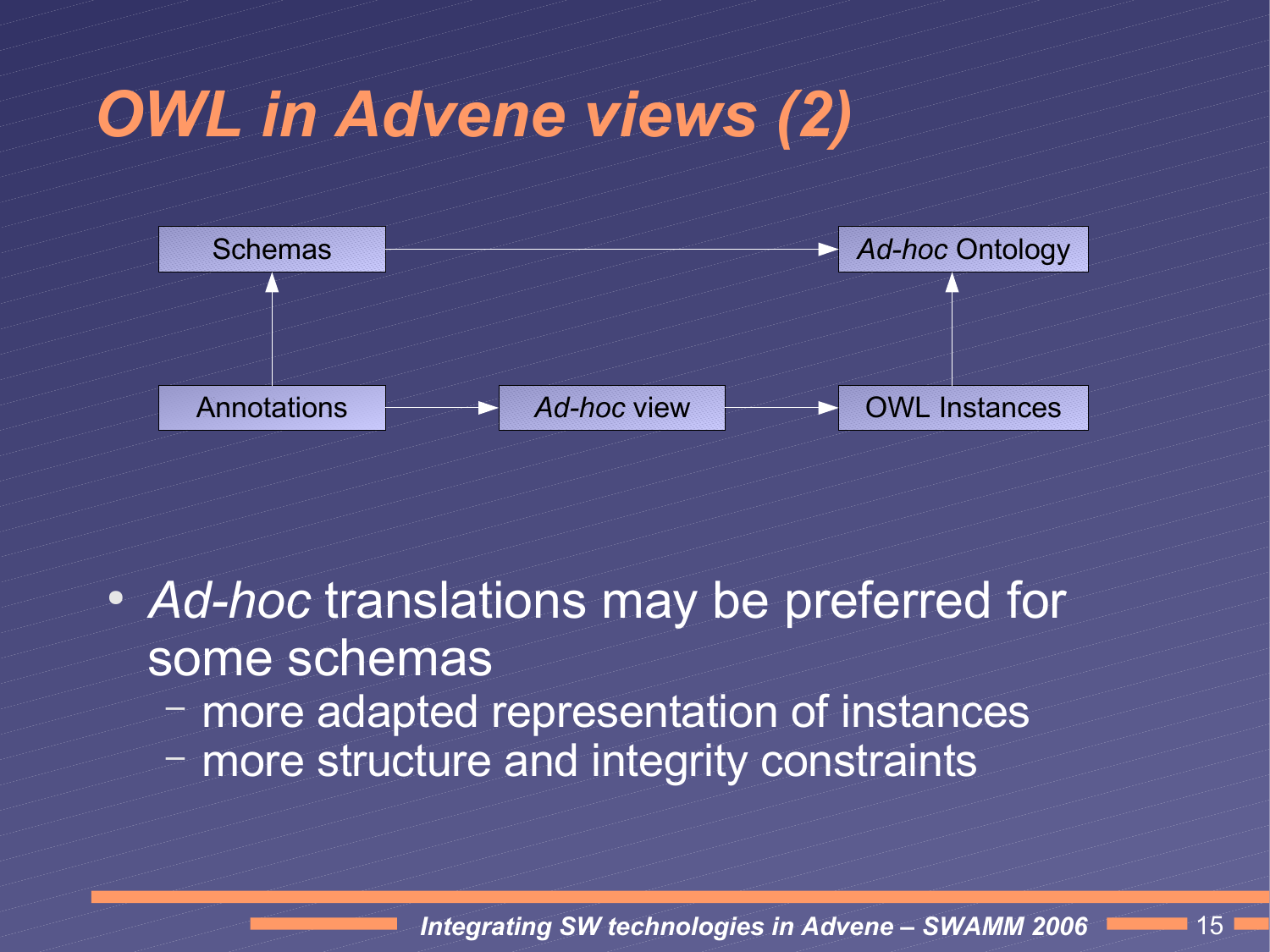

Some schemas can be designed from an existing ontology, and be accompanied with views to convert annotations back to OWL – Advene as a front-end tool for semantic annotations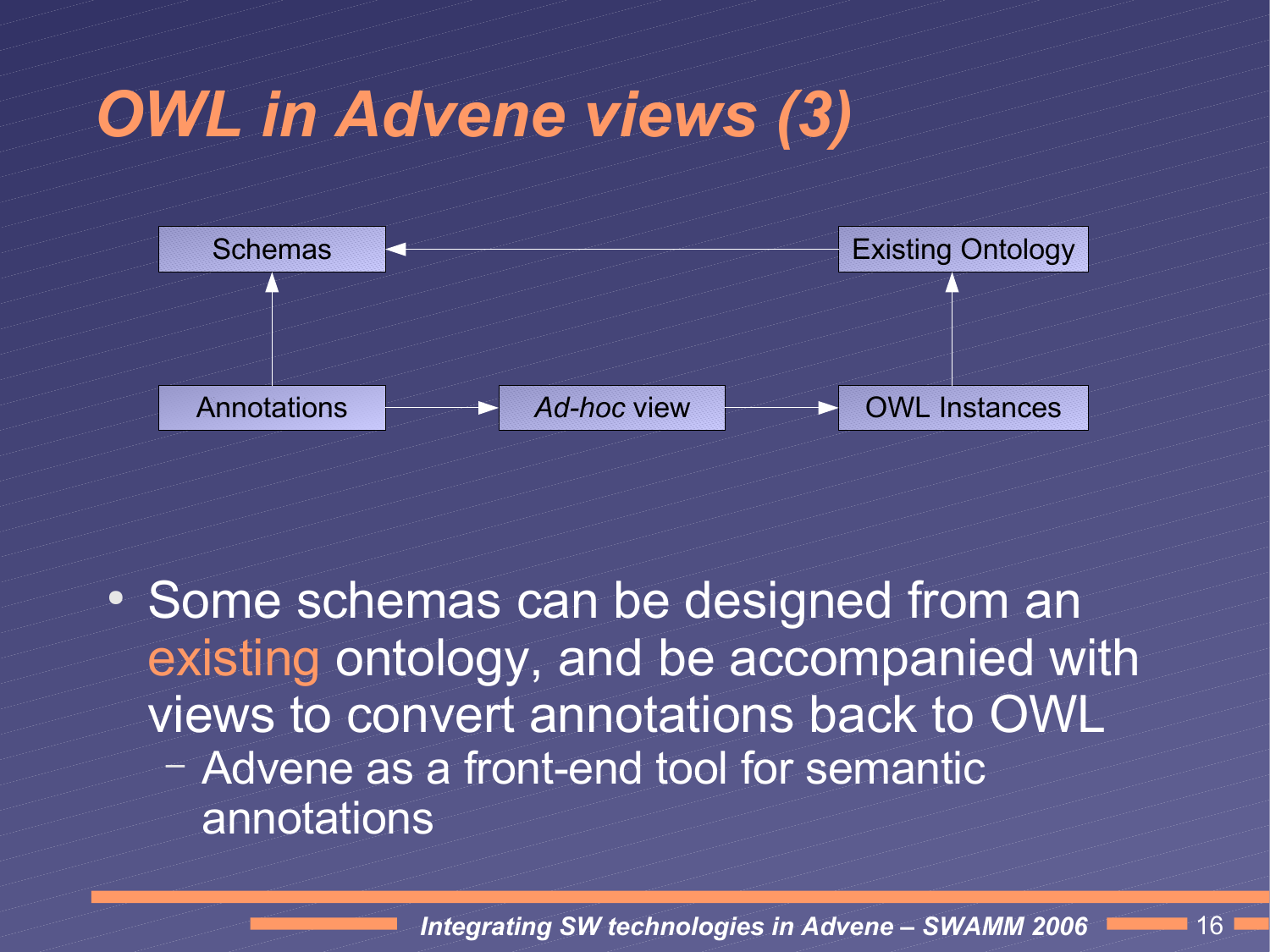# *OWL in Advene queries (1)*

- Several kinds of queries for OWL
	- T-Box services (satisfiability, subsumption...)
	- A-Box services (consistency, all instances of a class, properties of an instance...)
- We focus on A-Box services: reasoning about the annotations and relations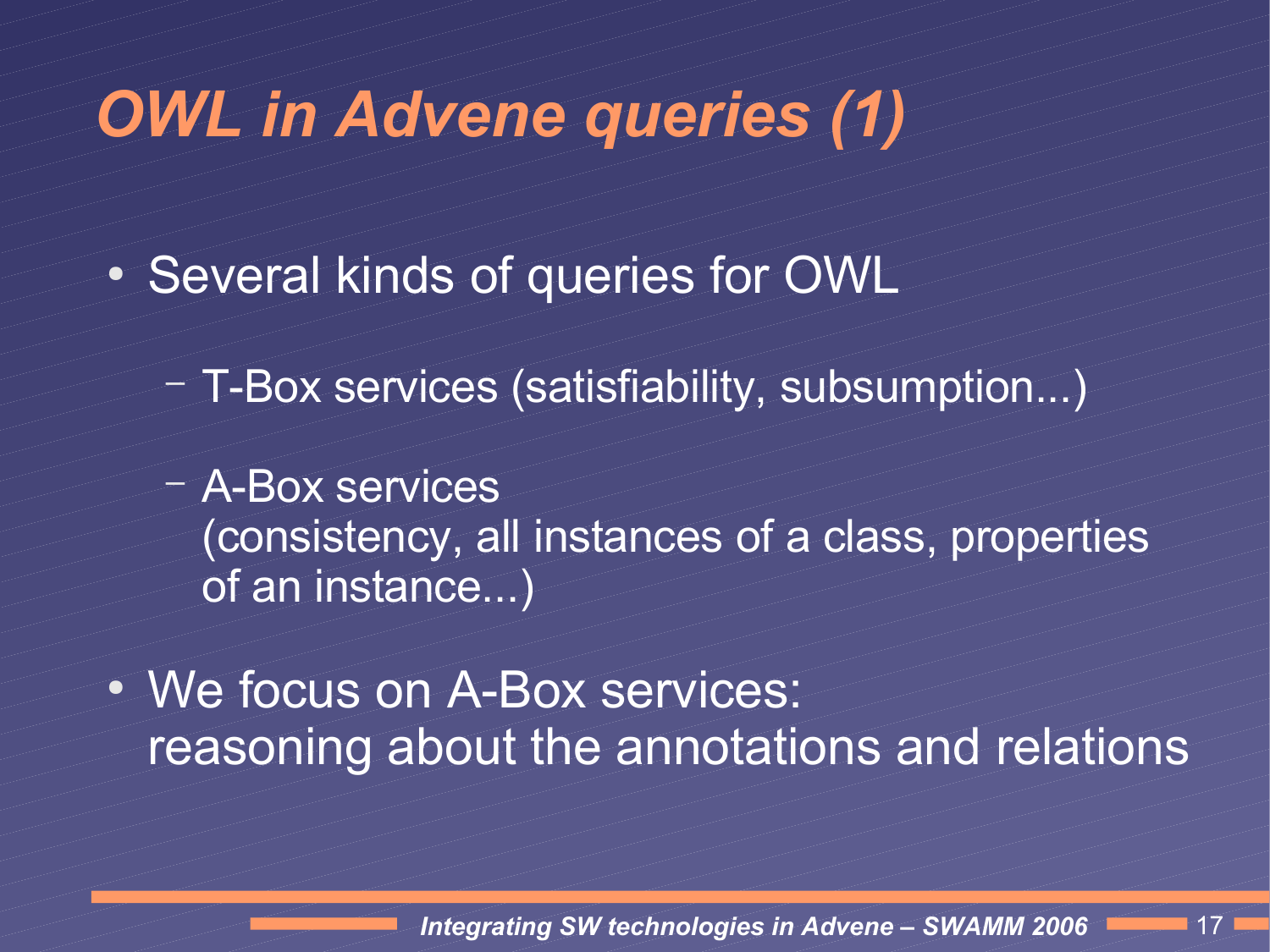## *OWL in Advene queries (2)*

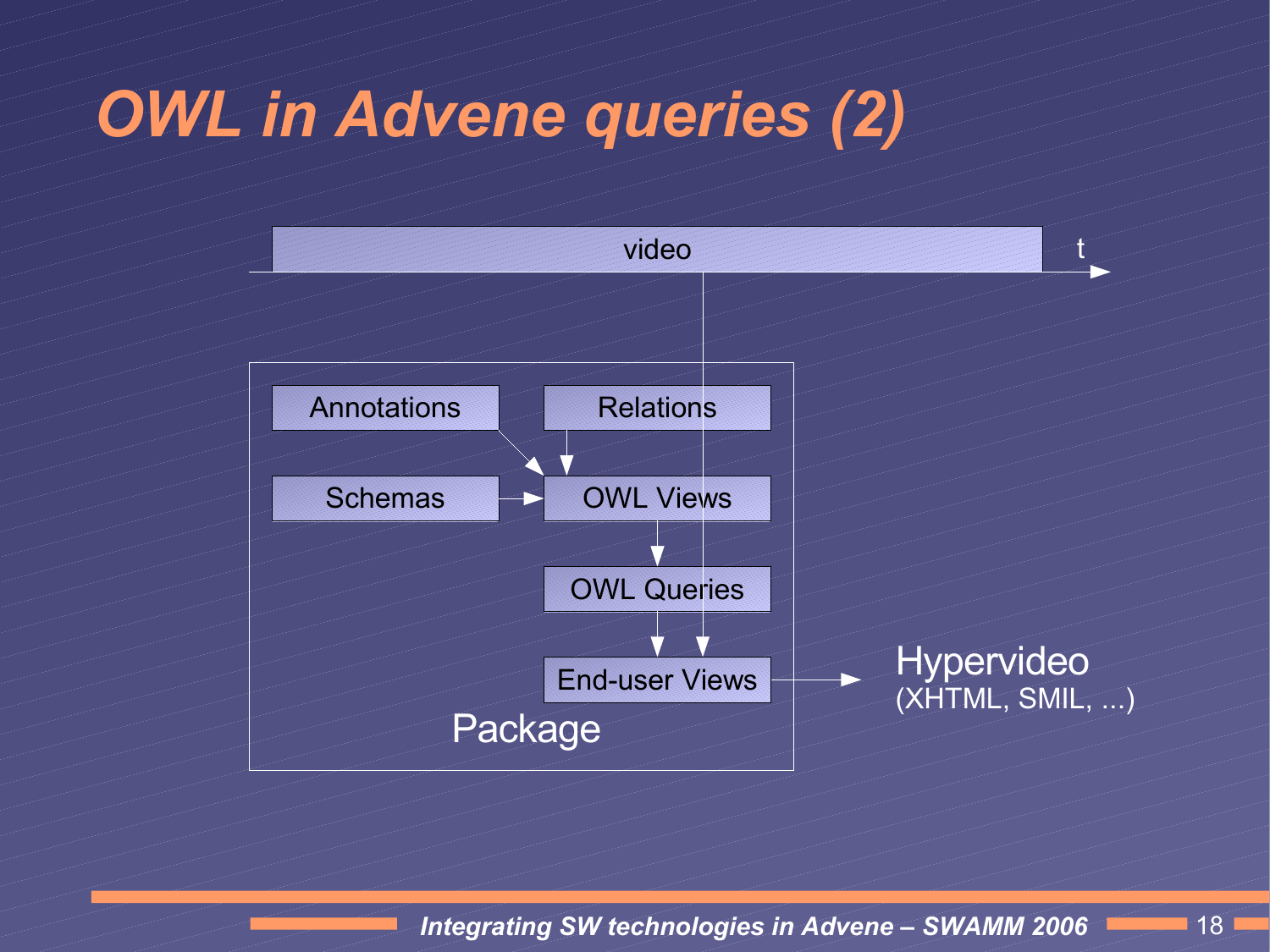#### *Structure of the talk*

- What is Advene
	- the Advene model
	- the Advene tool
- Putting OWL in Advene
	- OWL views
	- OWL queries
- Using inference in Hypervideos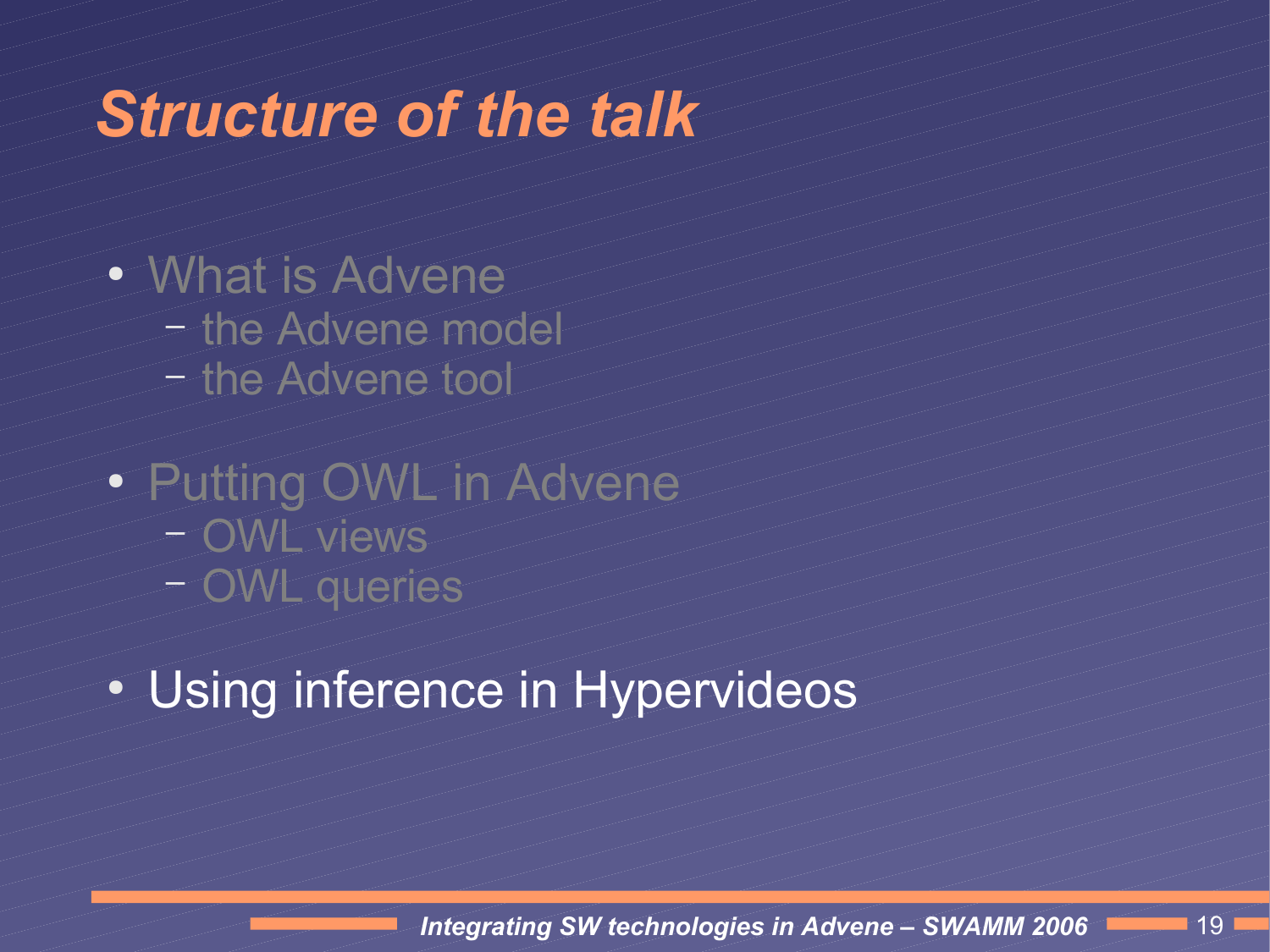## *OWL in Advene – running example*

- FOAF Schema based on the FOAF ontology
- Annotation types (contain foaf attributes)
	- Person
	- **Group**
	- **Project**
- **Relation types** 
	- knows
	- member
	- currentProject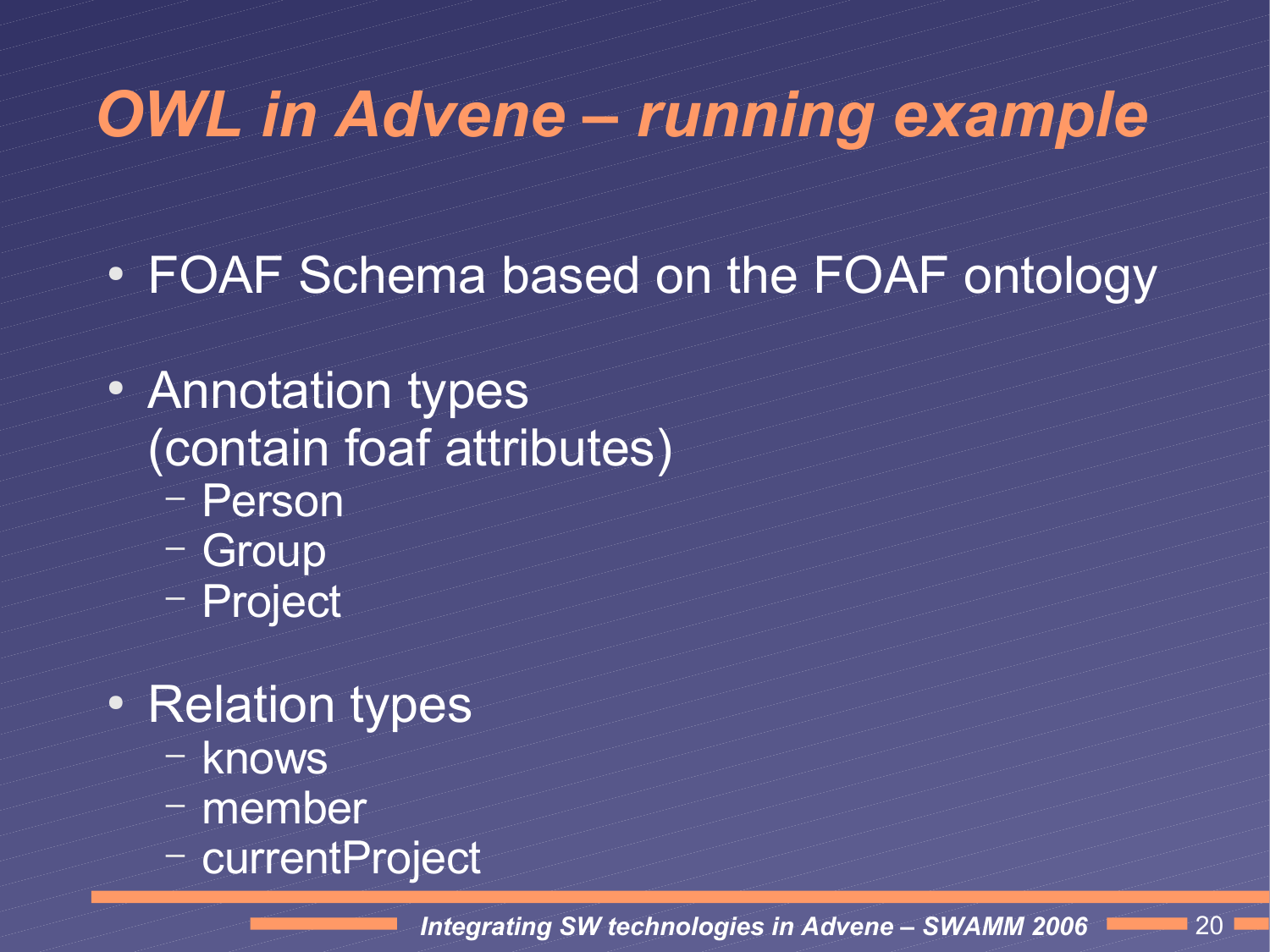#### *Using consistency checking for integrity constraints*

- OWL enables the expression of complex integrity constraints
	- restrictions, set operators.
- Annotations structures are valid if their OWL translation is consistent
- In the case of inconsistency, inference engines even provide an explanation of its cause
	- not really usable by end users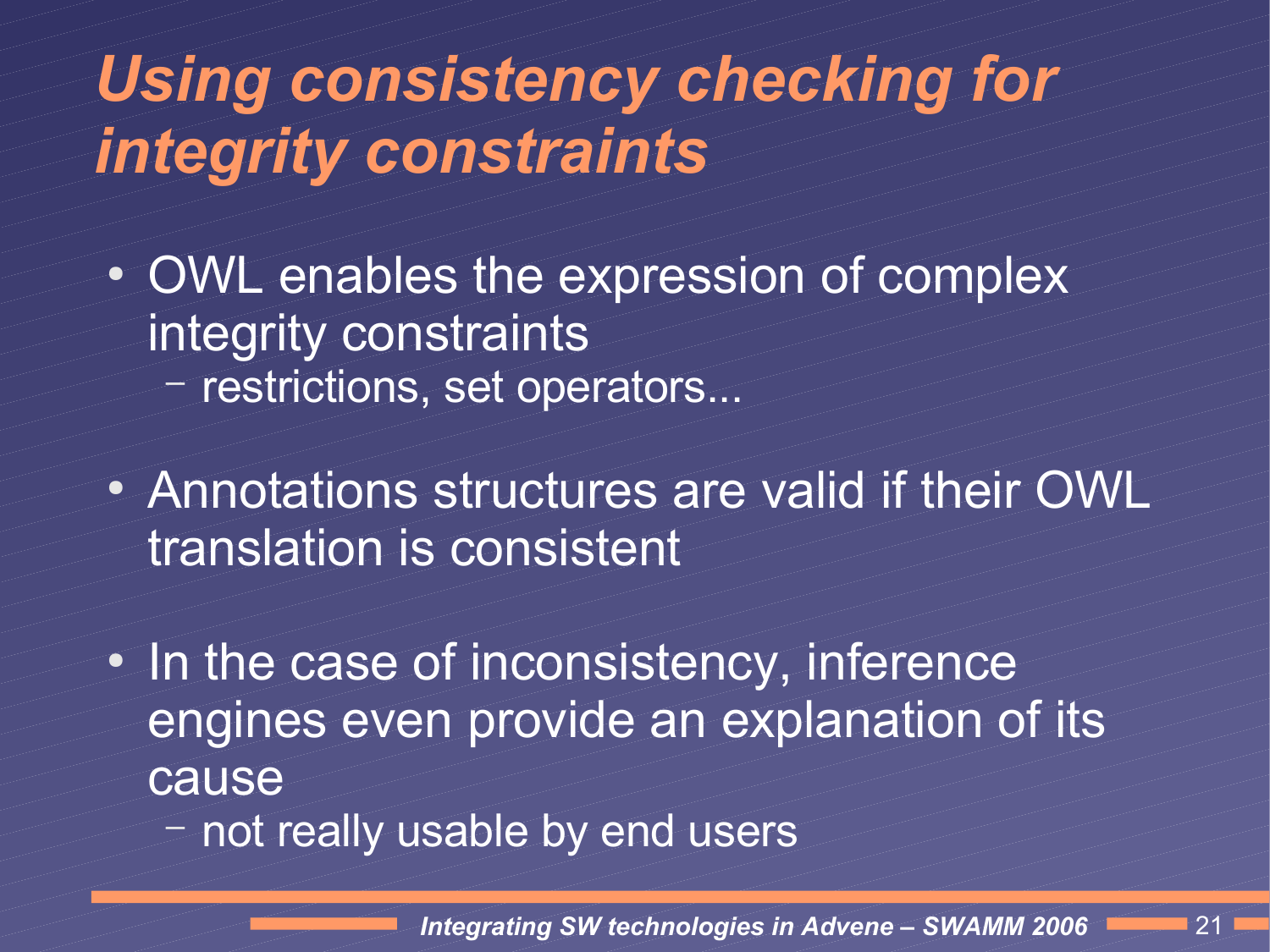### *Using consistency checking for integrity constraints – example (1)*



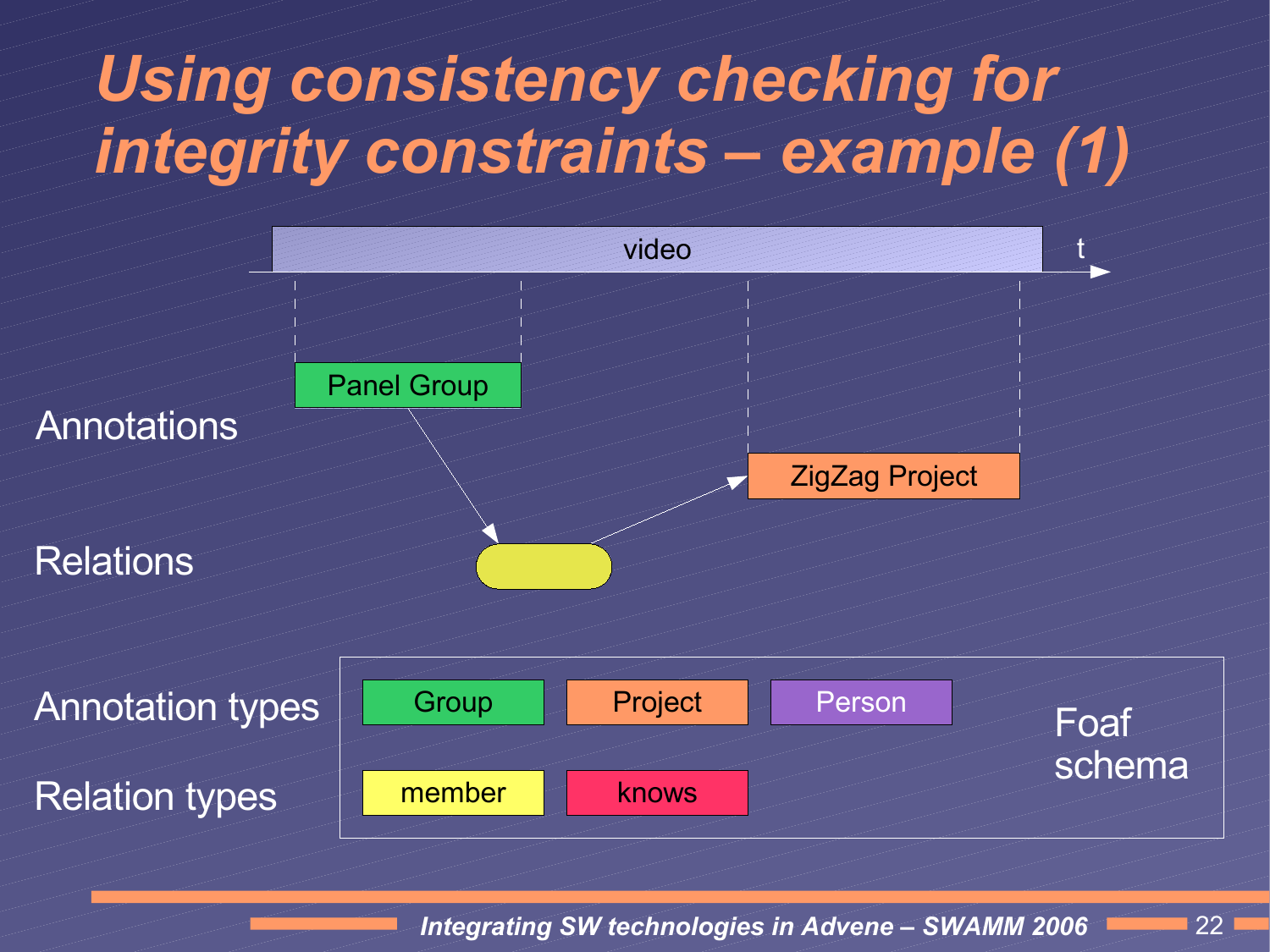### *Using consistency checking for integrity constraints – example (2)*

- Only Agents (Person, Group) can be member of a group
- Classes Project and Agent are disjoint (not really in foaf)

• Hence annotation "ZigZag Project" is inconsistent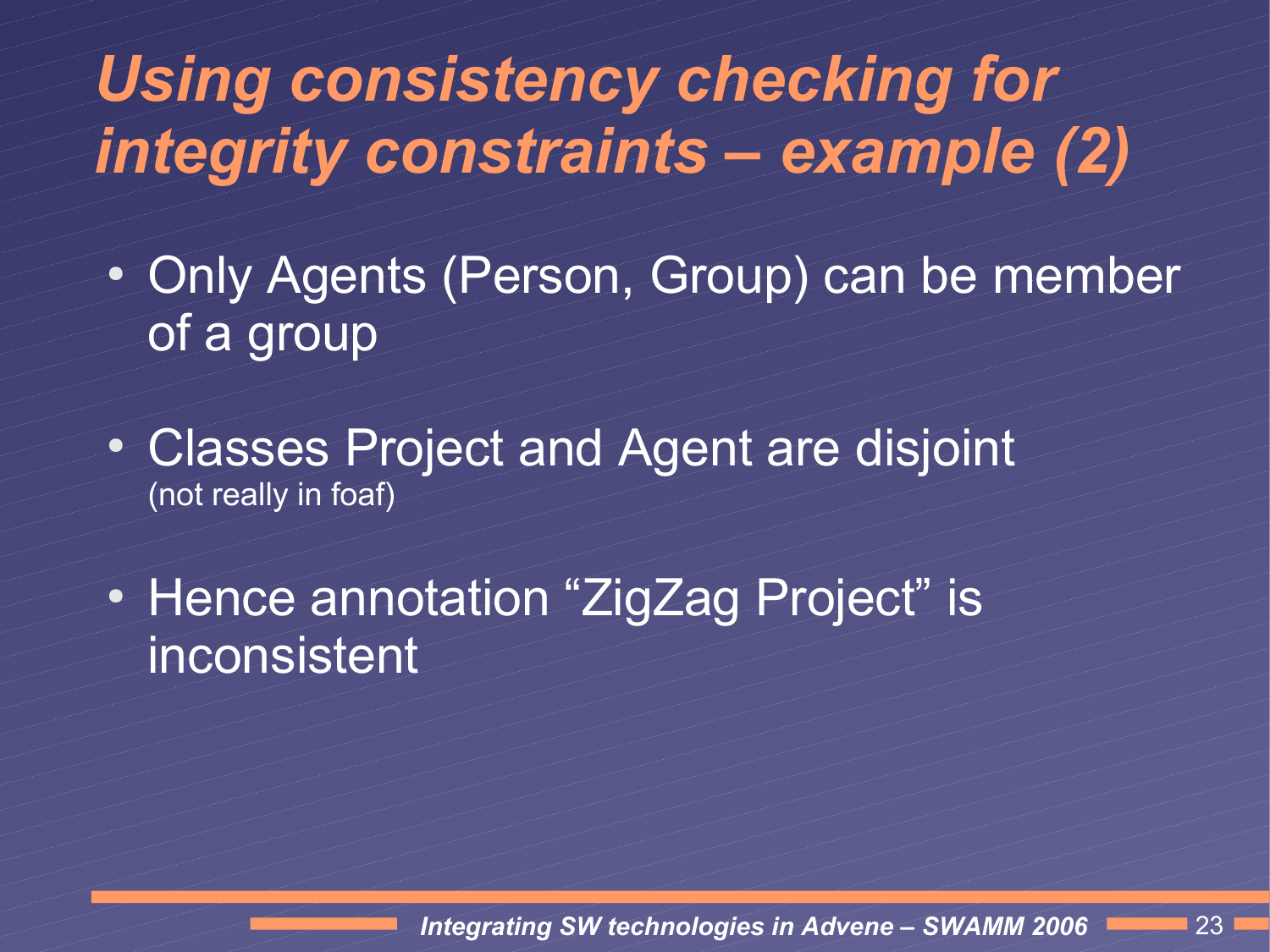## *Using classification for integrity constraints (reporting)*

- As an alternative, the ontology can accept invalid annotations/relations, but classify them in specific "invalid" class(es)
- This allows for higher level explanation for "inconsistency", suitable for end-users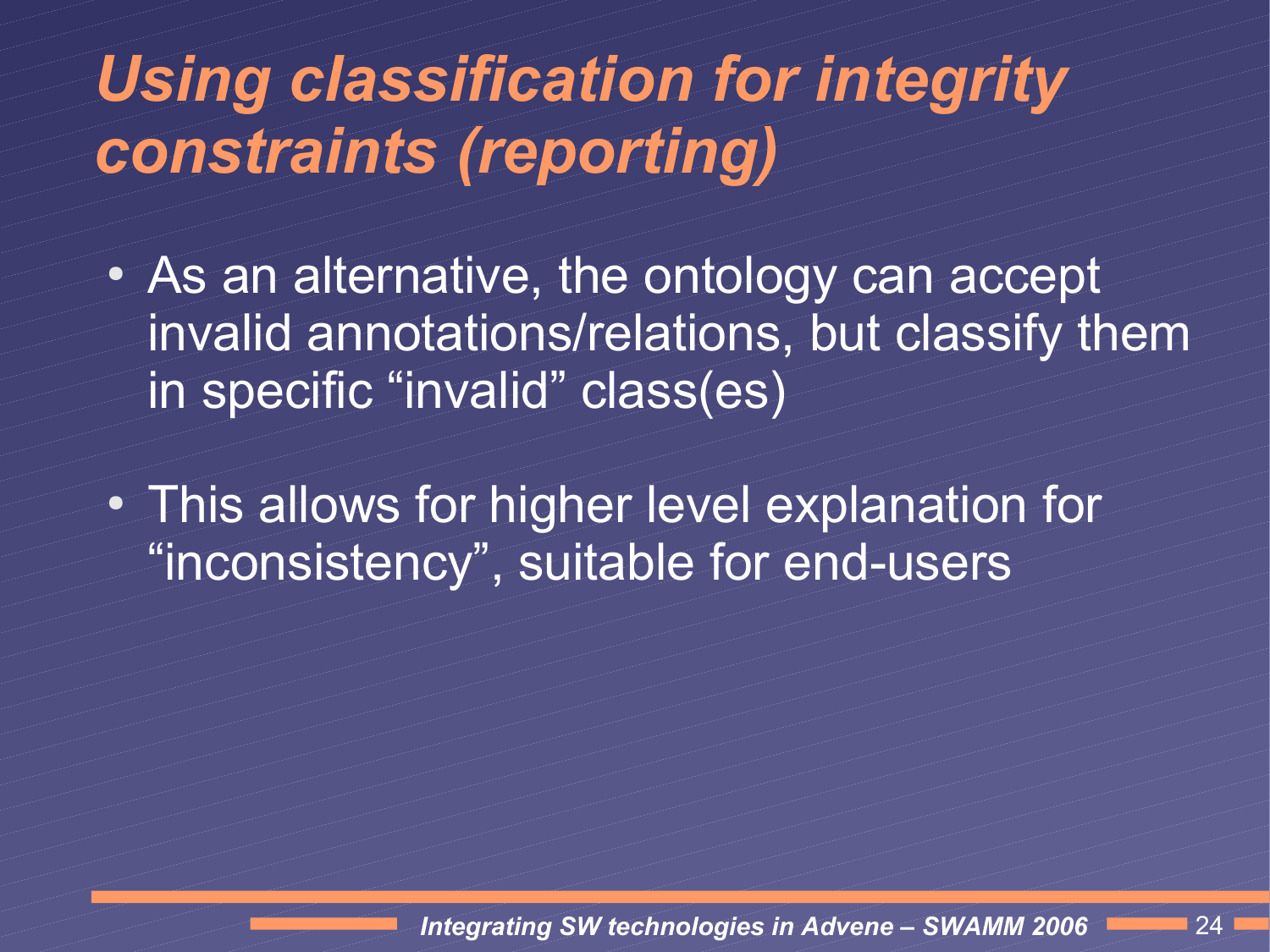#### *Using classification for integrity constraints – example*

- Only Agents (Person, Group) can be member of a group
- Class Invalid is a subclass of the intersection of classes Project and Agent (replaces all disjunction axioms)
- hence annotation "ZigZag Project" is an instance of Invalid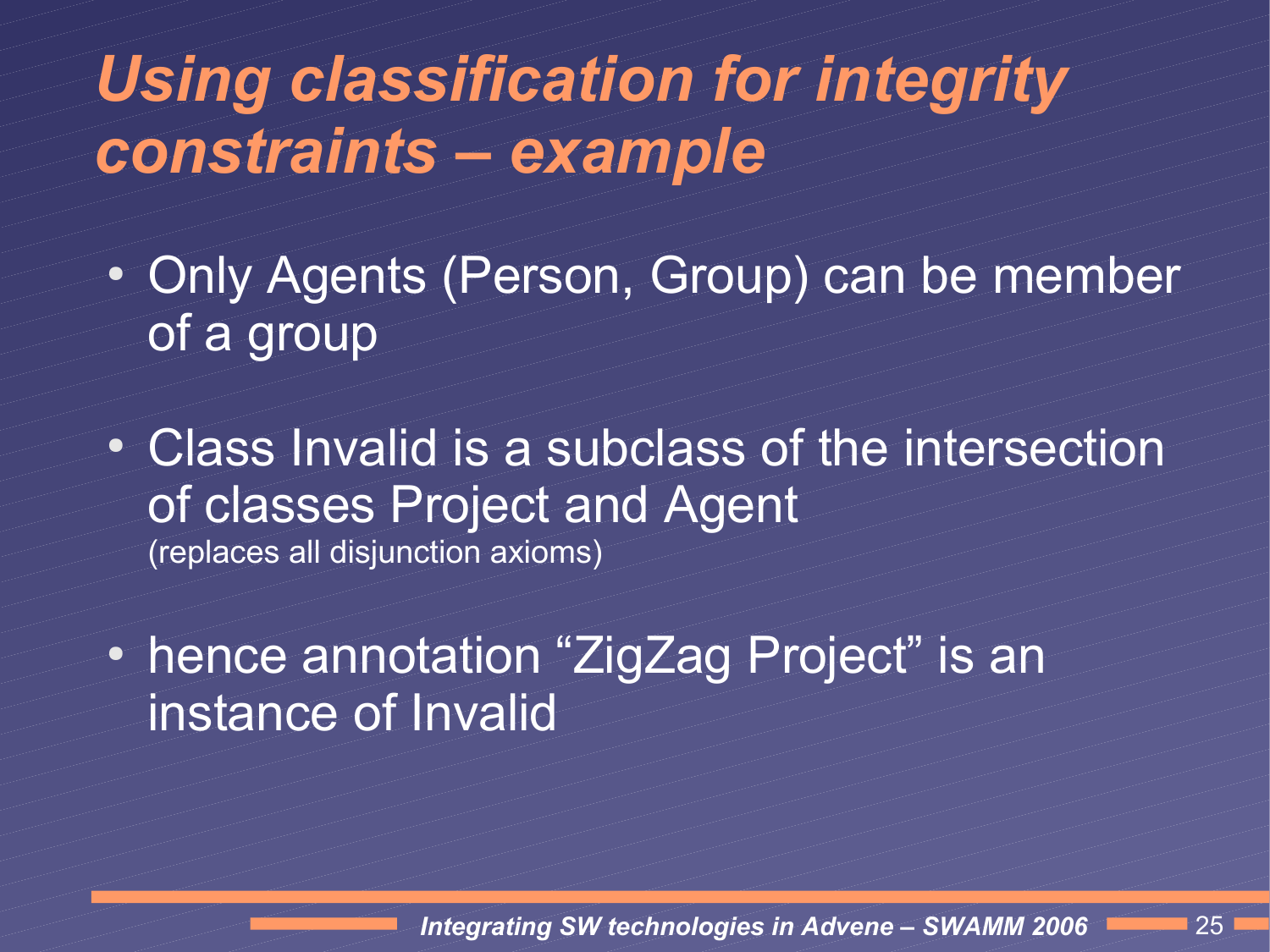## *Using inference for advising additions*

Inference can be used to provide some advices to the annotator to improve the annotation structure

#### **For example**

– ...

- making explicit some infered relations
- changing the type of an annotation
- adding information in an annotation content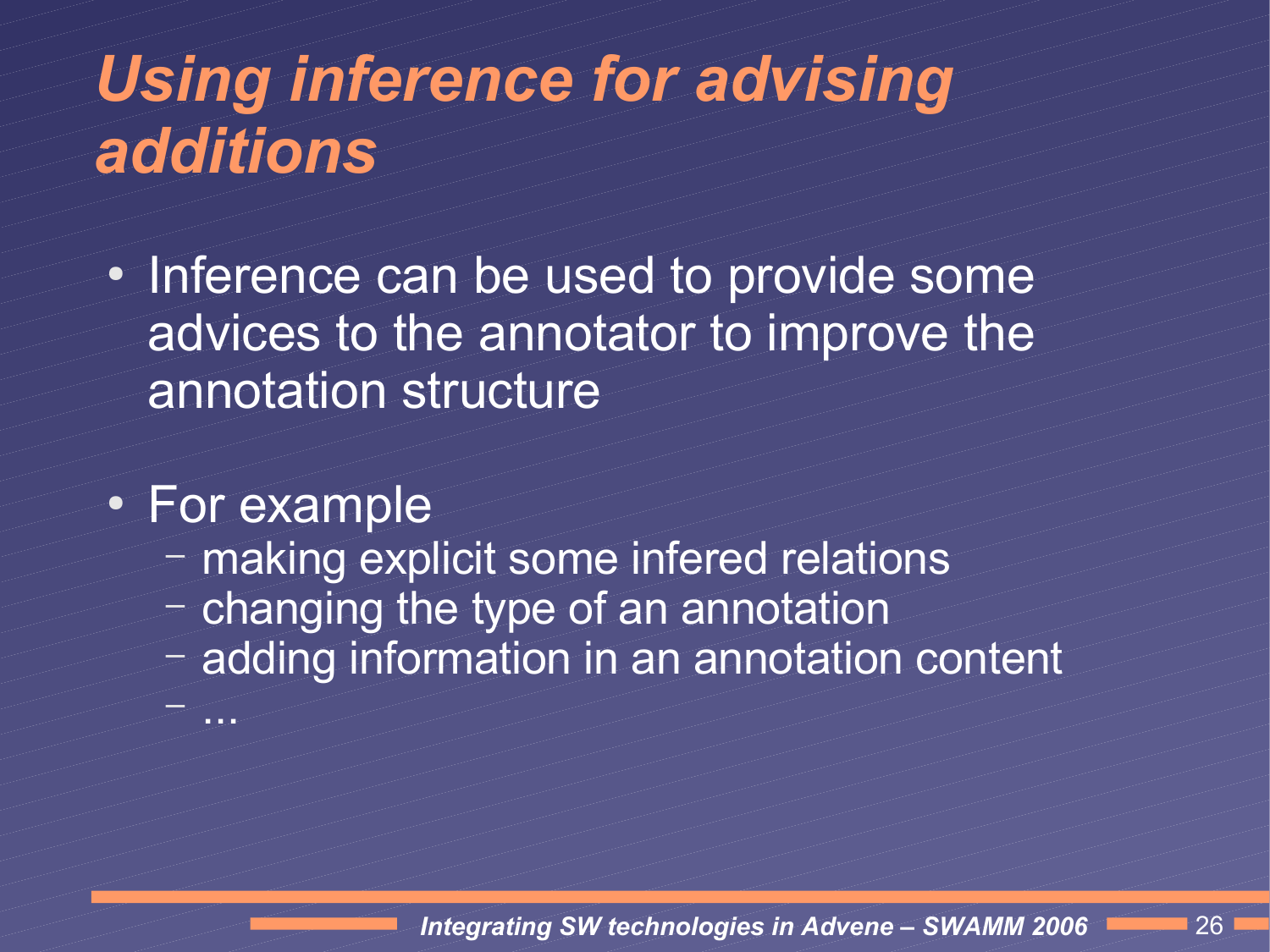#### *Using inference for advising additions – example (1)*



#### **Relations**

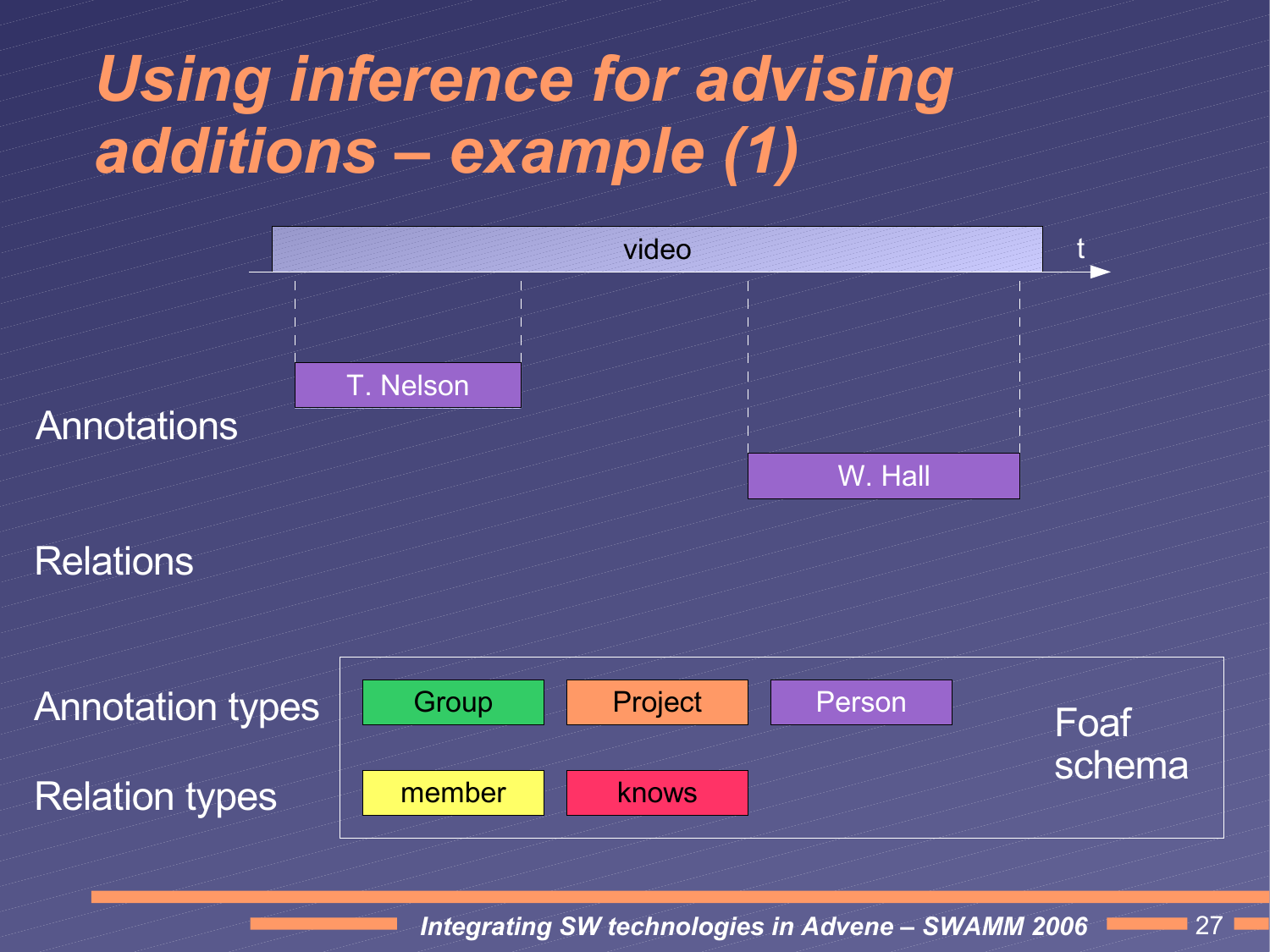#### *Using inference for advising additions – example (2)*

In the content of annotations

- it is known that Ted Nelson knows someone whose homepage is
	- http://www.ecs.soton.ac.uk/~wh/
	- it is known that Wendy Hall has homepage http://www.ecs.soton.ac.uk/~wh/

From the ontology, homepage is an inverse functional annotation

#### **Hence Ted Nelson knows Wendy Hall**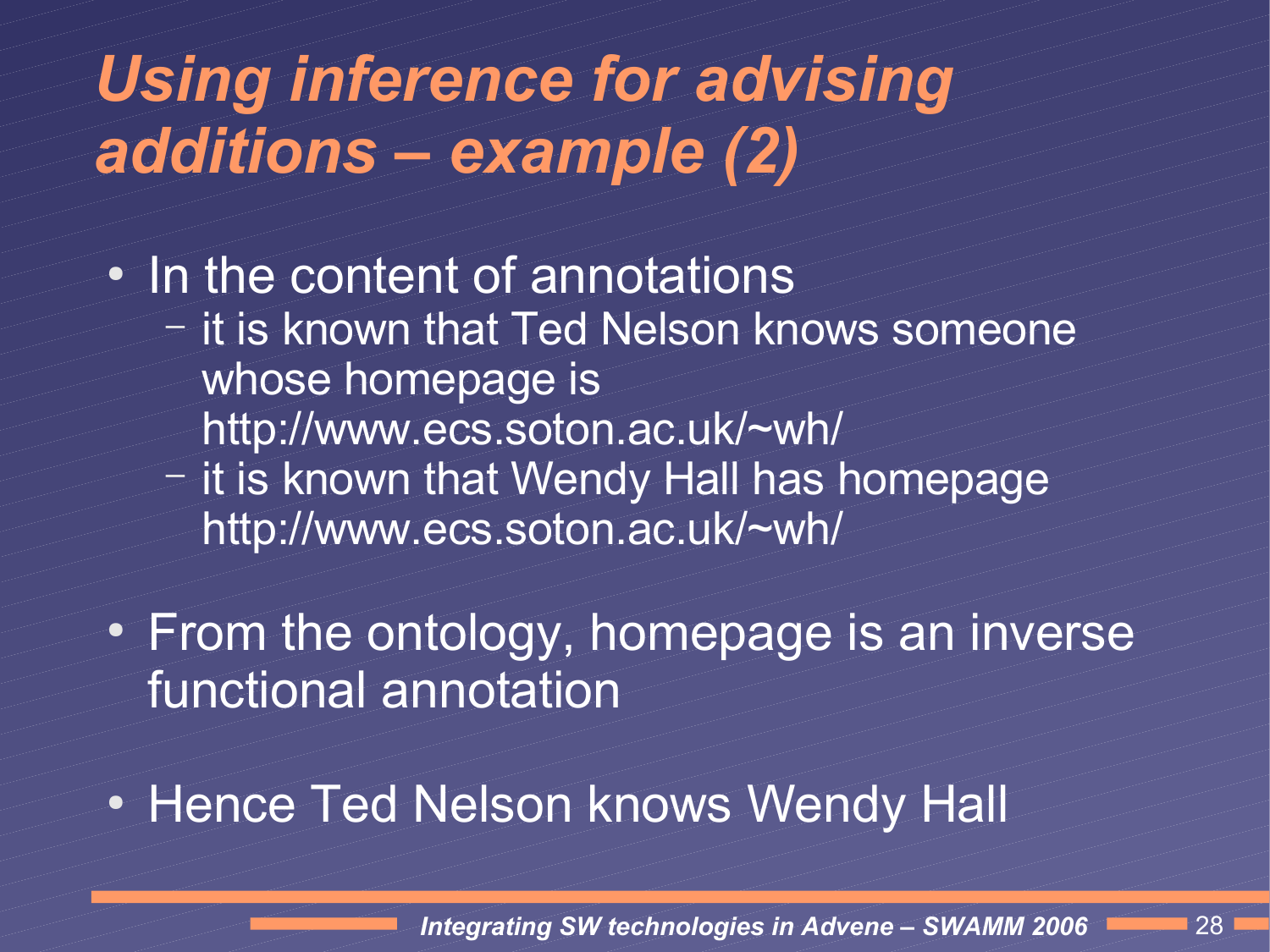### *Using inference for advising additions – example (3)*

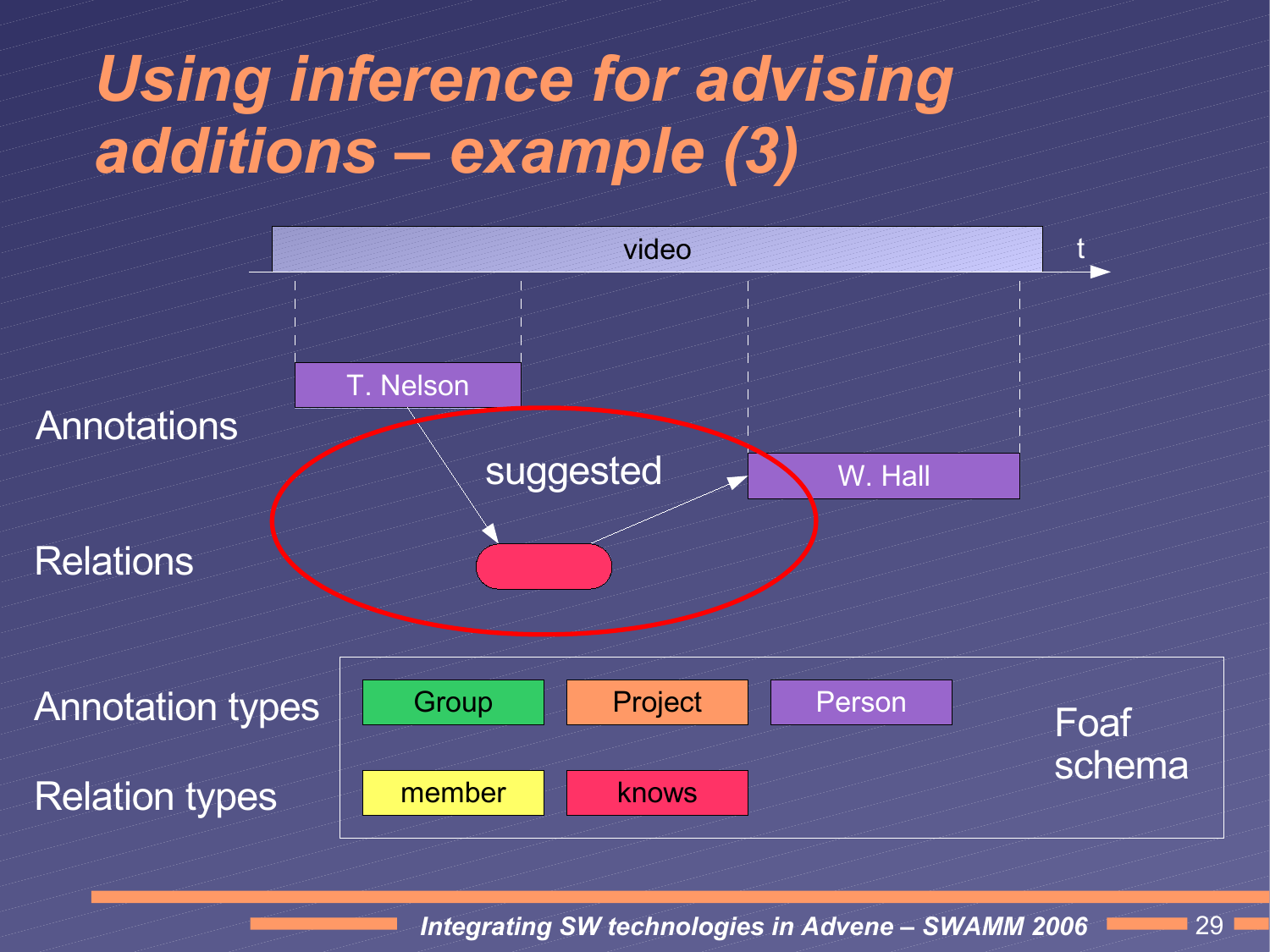## *Using inference in end-user views*

#### **Consistency**

#### Consistent: No.

Reason: Individual http://liris.cnrs.fr/advene/packages/nelson-sw/unstable/index.xml#a505 is forced to belong to class http://xmlns.com/foaf/0.1/Agent and its complement

#### Report

The following are inconsistent with the ontology. Check the relations.

- a505 (type Project)
	- o currentProject of a502 (type Person)
	- o member of a504 (type Group)

#### **Advice**



Ted Nelson knows

- Cathy Marshall
- . Wendy Hall Add this relation



Paul de Bra knows

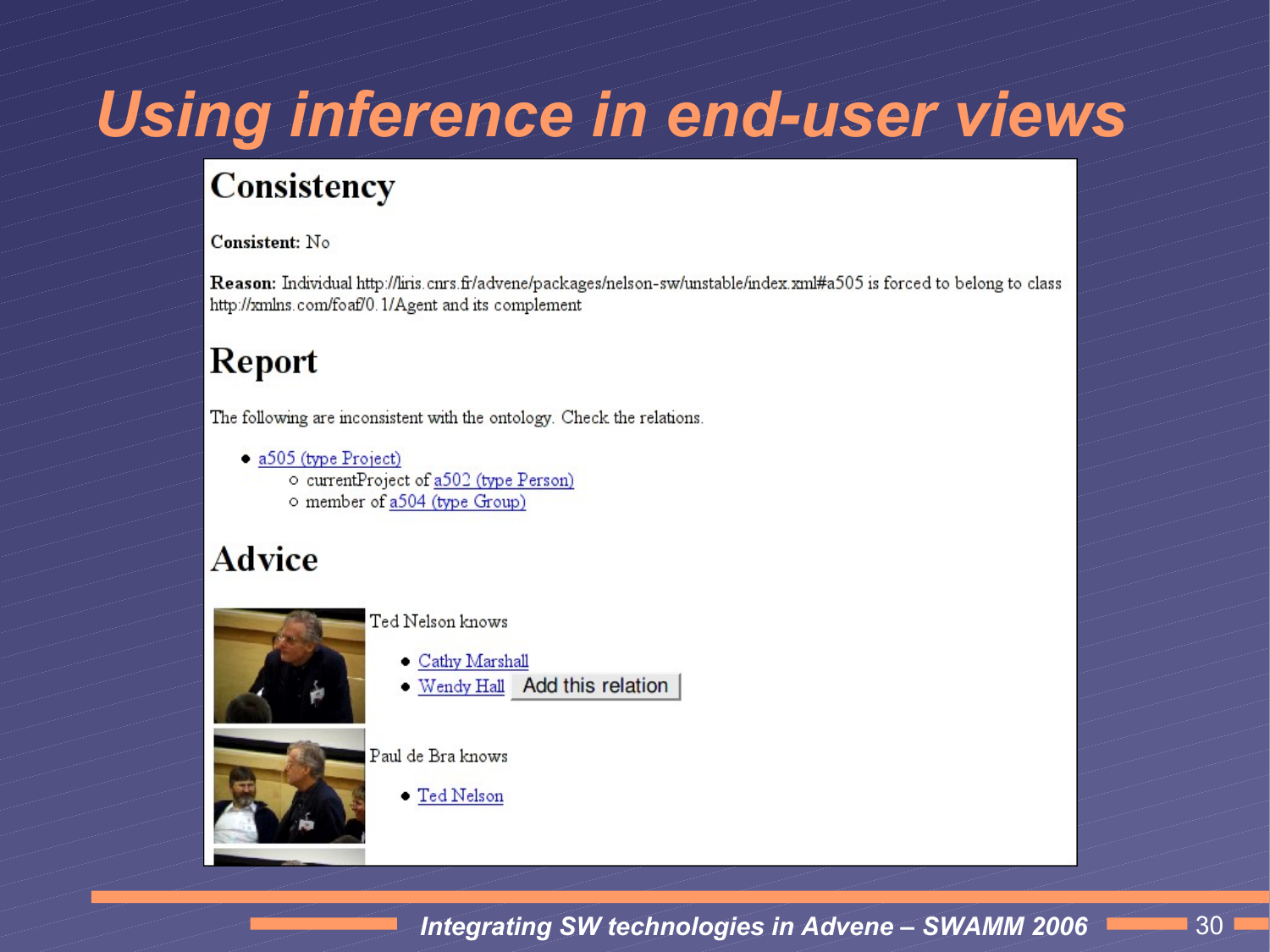#### *Conclusion (1)*

- Advene : model and tool for video annotation
	- simple working model
	- available opensource prototype http://liris.cnrs.fr/advene
	-
	- test-bed for novel uses of videos and hypervideos
- Semantic Web technologies smoothly integrate into Advene
	- despite (thanks to?) the simplicity of the underlying model w.r.t. the OWL model demonstrated on an real ontology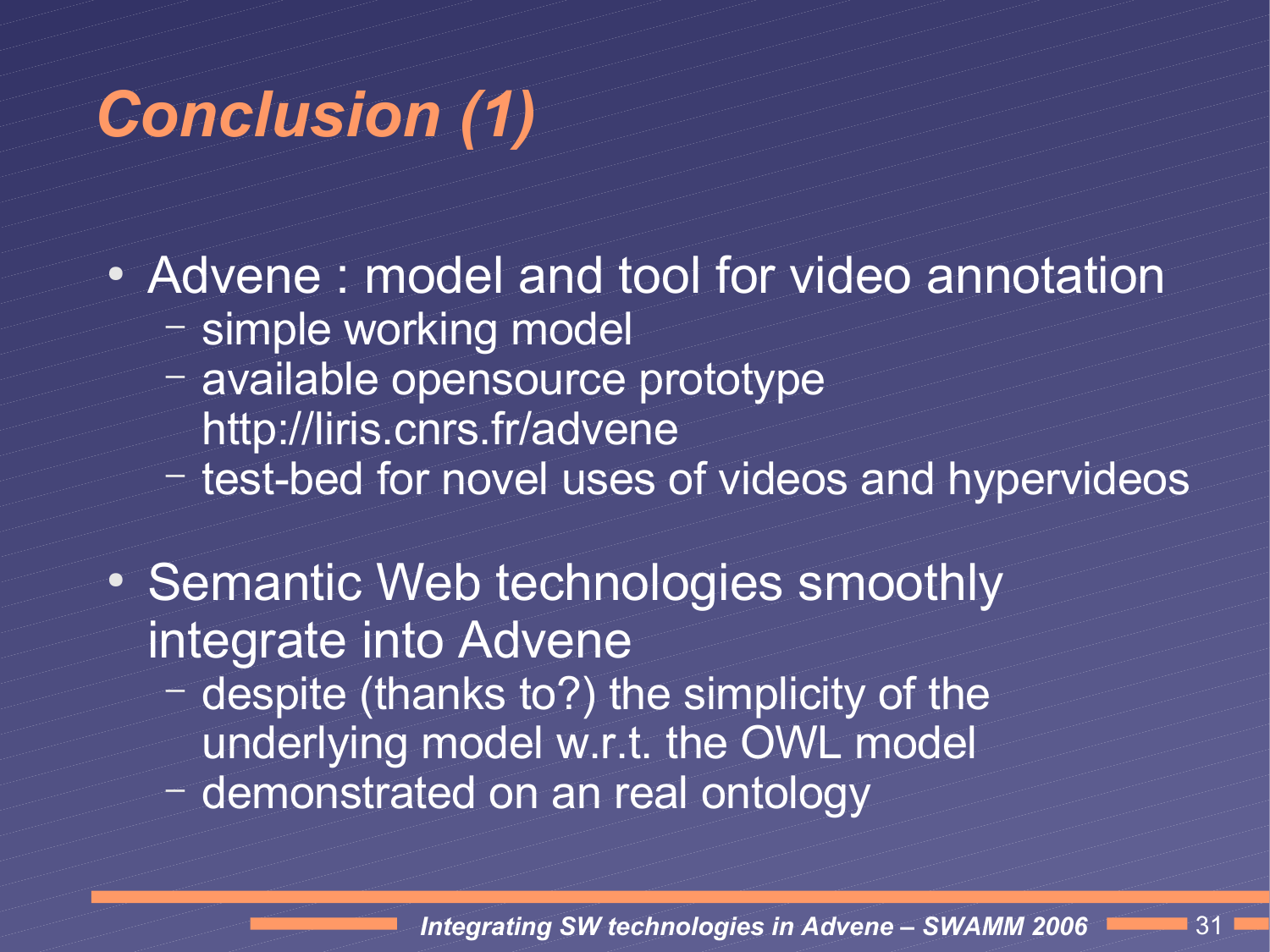#### *Conclusion (2)*

- Benefits for the multi-media community: brings the computational power of OWL inference to hypervideo generation
- **Benefits for the Semantic Web community:** bridges the gap between semantic models and audiovisual document models,

without requiring the existence of a complete and commonly agreed ontology of audiovisual descriptors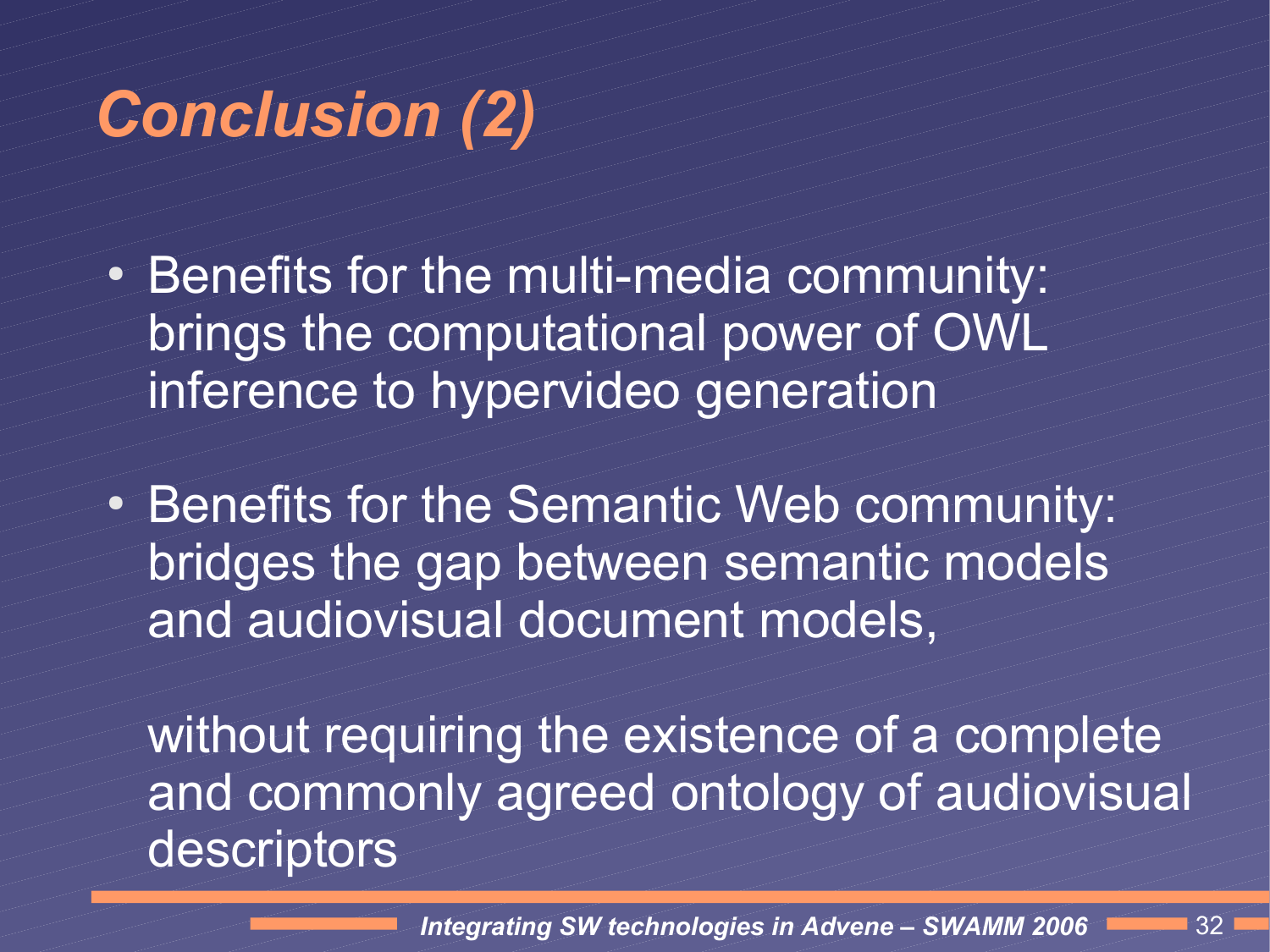# *Thank you for your attention any questions?*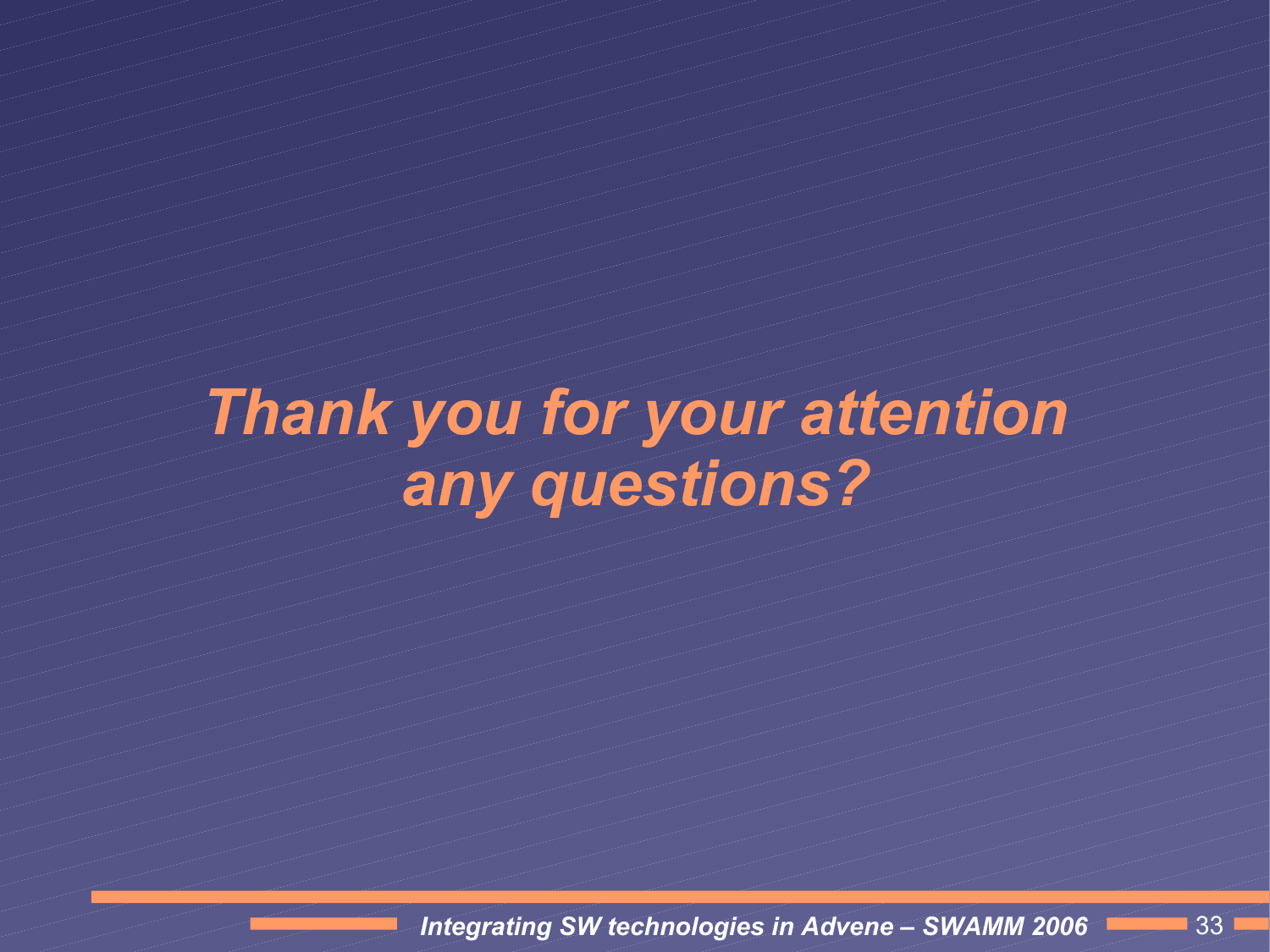• Advene: to be added to something or become a part of it, though not essential (Webster 1913)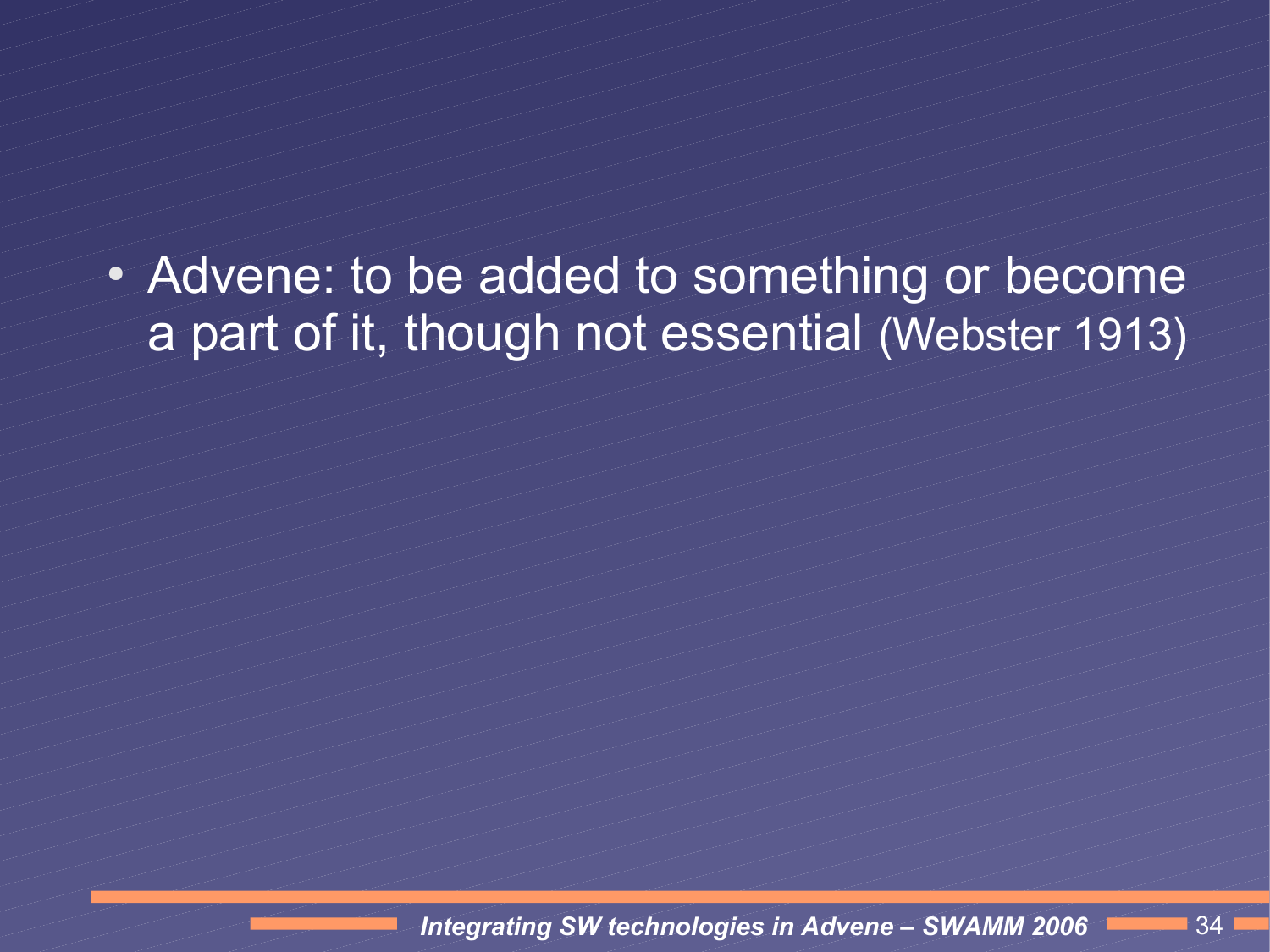#### *The Advene tool – relevant features*

- Implementation of queries: simple list of conditions chosen from a predefined list (similar to filters in an e-mail application)
- Implementation of views: TAL (Template Attribute Language) special attributes in a valid XML document are processed to alter its content